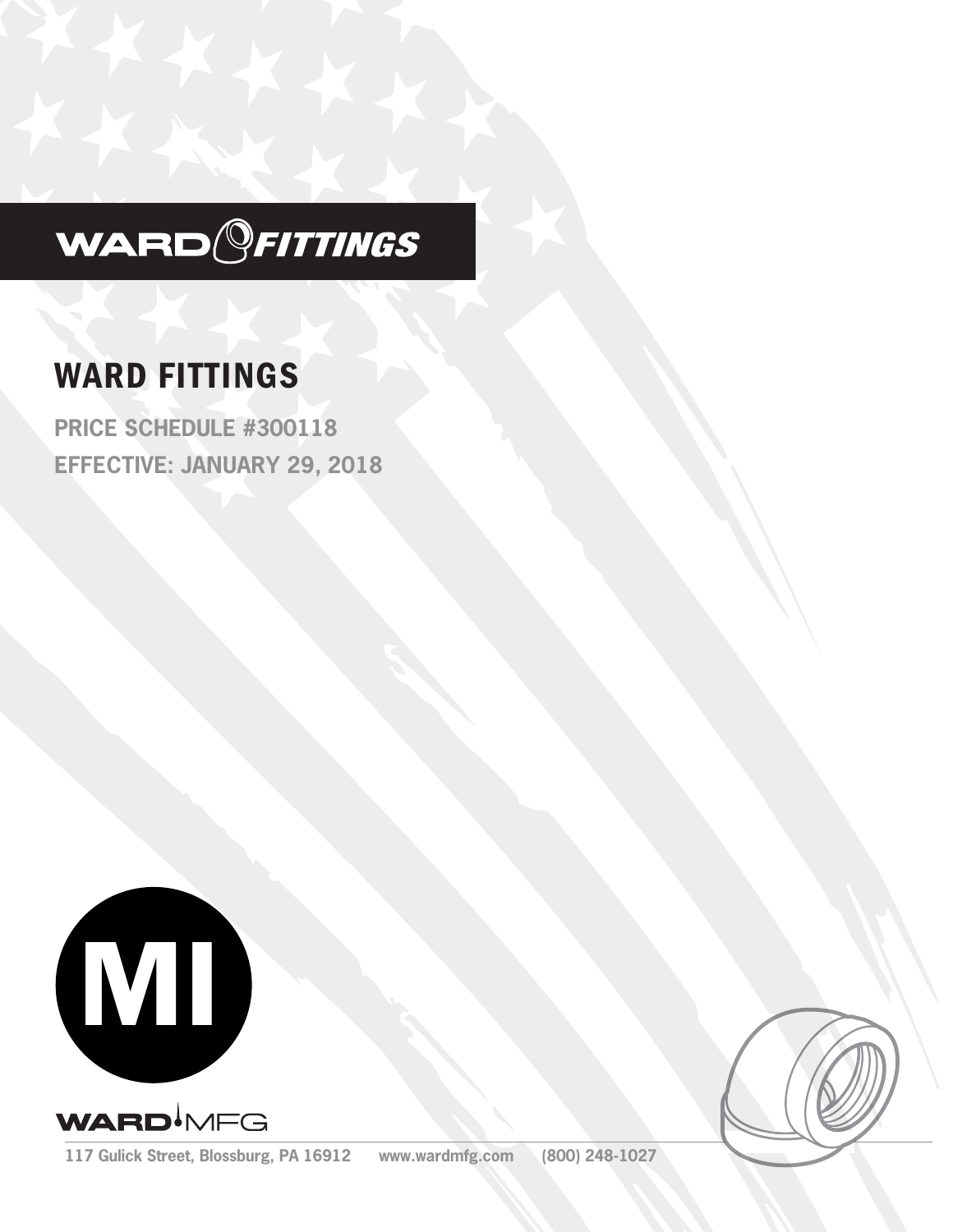## **TERMS AND CONDITIONS OF SALE:**

- **1. PRICES: This price sheet supersedes all previous issues. Prices in price sheets are subject to change without notice. Prices apply only to standard sizes as listed in catalog.**
- **2. APPROVAL & ACCEPTANCE OF ORDERS: All orders are accepted on the basis of prices in effect at the time of shipment.**
- **3. TAXES: Any Manufacturer or Sales Tax payable on the transaction under any effective statute will be added to the prices and terms quoted, unless a valid exemption certificate is on file.**
- **4. CREDIT TERMS: Two percent cash discount tenth prox., Net 30 days. Unless otherwise stated.**
- **5. DELIVERY & SHIPMENT OF GOODS: All goods are shipped at buyer's risk. Shipments should be carefully examined upon delivery and before the carrier's delivery receipt is signed. If any loss or damage is evident, the buyer should make an appropriate notation on the delivery receipt and insist that the carrier's driver initial such exception. The contents of all packages should be carefully examined for concealed damage as soon as possible after delivery, so that the carrier can be requested, within 48 hours after delivery, to arrange for prompt inspection of the damaged goods. Completion of all orders accepted and fulfillment of all agreements or contracts entered into are subject to any delay which might be occasioned by labor disputes, fires,accidents, embargoes, trade restrictions, governmental directives or other causes beyond our control. All promises of shipment will be as closely estimated as possible. We use our efforts in every case to ship within the time promised, but cannot guarantee to do so. All claims for shortage must be made on receipt of goods. We prove our count by weighing the package. Claims for shortage are subject to that test. Typographical, clerical, arithmetical errors or omissions in orders, invoices, quotations, price schedules, acknowledgments, or other documents are subject to correction.**
- **6. RETURN OF GOODS: No goods will be taken back and credited without prior approval and issuance of a return goods authorization (RGA) number. All fittings returned with our permission must be goods sold by Ward Manufacturing, LLC, and in clean saleable condition. Credit will only be allowed on the basis of prices agreed upon. If product returned is a result of a customer ordering error or overstocking situation, the credit will be less 20 percent to cover handling costs, less any costs of returning to a saleable condition, and less transportation charges on original and return shipments. Orders for special goods are not subject to cancellation for any reason after work**

WARD<sup>I</sup>MFG

**has been started on them, except upon agreement to make payment for all work which has been performed.**

- **7. WARRANTY: Seller warrants the material to be free of defects in material and workmanship, under normal use, proper maintenance and proper operation, for a period of one year from date of delivery to a common carrier for shipment to buyer or his designated agent. The obligation of the seller Is limited to (1) repair of the material, or (2) replacement of any component or components proven defective in material or workmanship, or (3) refund of the purchase price. Seller shall have no liability for the cost of removal or reinstallation with respect to any replaced or repaired product. The election of said remedies shall be determined by seller in its sole discretion and shall be considered final disposition. All implied warranties, including the implied warranties of merchantability and fitness for a particular purpose, are hereby disclaimed and excluded. This warranty is In lieu of all other warranties, guarantees, agreements and similar obligations of seller; in no event shall seller be liable for consequential or Incidental damages.**
- **8. FREIGHT TERM: Shipments of 2,000 lb. net or more will be prepaid in the continental U.S. (except Alaska). We reserve the right to choose shipping point and carrier.**
- **9. CARTON & BOX QUANTITY ADJUSTMENT: On orders received for less than master carton or box quantities, we reserve the right to adjust to the next carton or box quantity above the number of pieces shown on the order. Items subject to adjustment are identified with stars in the price sheet.**
- **10. WEIGHTS: The weights per piece or per 100 pieces given in the price sheet, catalogs, and quotations are not guaranteed, but are approximate and for your convenience.**
- **12. SPECIAL CONDITIONS: Any additional cost incurred in packaging or in making any special tests or inspection requested by Buyer in addition to those commercially supplied by Ward Manufacturing, LLC., will be charged to Buyer. Such tests and inspections will be made at the factory before date of shipment. Orders for fittings or parts will be subject to a net minimum invoice charge of \$35.00 Net plus applicable handling and freight charges.**
- **13. US EXPORT COMPLIANCE: The products sold by Ward Manufacturing, LLC. may be subject to the export control laws and regulations of the United States Government. Buyer may not make any disposition of such products, by way of sale, export, re-export, transshipment or otherwise, except as permitted under applicable U.S.law.**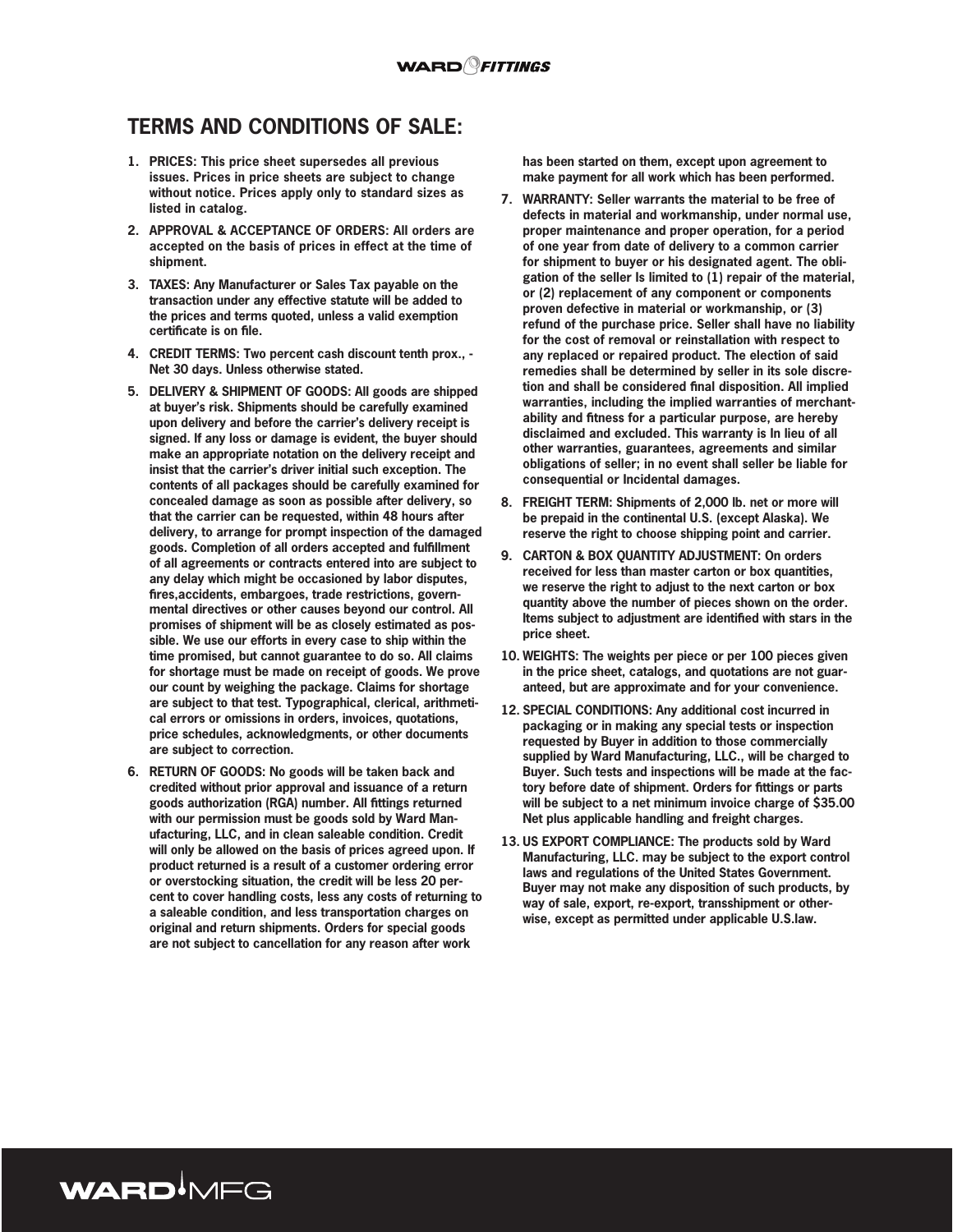

**MALLEABLE IRON 90° ELBOWS CLASS 150**

| ۰. |  |
|----|--|
|----|--|

| <b>DESCRIPTION</b><br><b>BOX</b>      | <b>MASTER</b>   | PCS PER WEIGHT PER<br>100 | Part#<br><b>BLACK</b> |                   | <b>PRICE (USS)</b><br><b>BLACK</b> | Part#<br>GALV.  |                   | <b>PRICE (USS)</b><br>GALV. |
|---------------------------------------|-----------------|---------------------------|-----------------------|-------------------|------------------------------------|-----------------|-------------------|-----------------------------|
|                                       |                 |                           |                       | $\pmb{\star}$     |                                    |                 | $\pmb{\ast}$      |                             |
| 35<br>1/8                             | 210             | 8                         | A.BML                 | $\star$           | 8.57                               | A.NML           | $\star$           | 13.29                       |
| 1/4<br>30                             | 180             | 12                        | <b>B.BML</b>          | $\star$           | 8.37                               | <b>B.NML</b>    | $^\star$          | 12.13                       |
| 3/8<br>30                             | 180             | 19                        | C.BML                 |                   | 8.37                               | <b>C.NML</b>    |                   | 12.13                       |
| 1/2<br>50                             | 200             | 26                        | <b>D.BML</b>          | #                 | 5.80                               | <b>D.NML</b>    | #                 | 7.81                        |
| 3/4<br>35                             | 140             | 44                        | E.BML                 | #                 | 6.99                               | <b>E.NML</b>    | #                 | 9.59                        |
| $\mathbf 1$<br>20                     | 80              | 66                        | 1.BML                 | #                 | 12.16                              | 1.NML           | #                 | 17.74                       |
| 20<br>$1 - 1/4$                       | 40              | 102                       | 1B.BML                | #                 | 20.05                              | 1B.NML          | $\star$           | 28.05                       |
| $1 - 1/2$<br>8                        | $\overline{32}$ | 135                       | 1D.BML                | #                 | 26.36                              | 1D.NML          | $\star$           | 36.62                       |
| $\overline{\mathbf{c}}$<br>8          | $\overline{16}$ | 219                       | 2.BML                 | #                 | 45.46                              | 2.NML           | $\star$           | 59.98                       |
| $\overline{12}$<br>$2 - 1/2$          | 12              | 449                       | 2D.BML                | $\star$           | 101.27                             | 2D.NML          | $\star$           | 156.96                      |
| 3<br>5                                | 5               | 737                       | 3.BML                 | $\star$           | 148.20                             | 3.NML           | $\star$           | 258.78                      |
| $\mathsf 3$<br>$3-1/2$                | 6               | 665                       | 3D.BML                |                   | 407.39                             | 3D.NML          |                   | 846.13                      |
| 4<br>4                                | 4               | 919                       | 4.BML                 |                   | 318.33                             | 4.NML           |                   | 456.40                      |
| 5<br>$\mathbf{1}$                     | $\mathbf{1}$    | 1355                      | 5.BML                 |                   | 930.18                             | 5.NML           |                   | 1971.03                     |
| 6<br>$\,1$                            | $\mathbf{1}$    | 2255                      | 6.BML                 |                   | 1074.48                            | 6.NML           |                   | 1817.07                     |
| 30<br>$1/4 \times 1/8$                | 180             | 10                        | <b>BXA.BML</b>        | $\star$           | 16.67                              | <b>BXA.NML</b>  |                   | 21.76                       |
| 25<br>$3/8 \times 1/8$                | 75              | 15                        | <b>CXA.BML</b>        |                   | 23.18                              | <b>CXA.NML</b>  |                   | 36.94                       |
| 25<br>$3/8 \times 1/4$                | 150             | 16                        | <b>CXB.BML</b>        | $\pmb{\star}$     | 11.77                              | <b>CXB.NML</b>  |                   | 19.38                       |
| 50<br>$1/2 \times 3/8$                | 200             | 24                        | <b>DXC.BML</b>        | $\star$           | 11.04                              | <b>DXC.NML</b>  | $\star$           | 14.35                       |
| 30<br>$1/2 \times 1/4$                | 180             | $\overline{22}$           | <b>DXB.BML</b>        | $\star$           | 11.36                              | <b>DXB.NML</b>  | $\star$           | 16.80                       |
| 12<br>$3/4 \times 1/4$                | 24              | 28                        | <b>EXB.BML</b>        |                   | 17.70                              | <b>EXB.NML</b>  |                   | 30.44                       |
| 30<br>$3/4 \times 3/8$                | 180             | 30                        | <b>EXC.BML</b>        | $\star$           | 15.89                              | <b>EXC.NML</b>  |                   | 22.98                       |
| $\overline{30}$<br>$3/4 \times 1/2$   | 120             | 35                        | <b>EXD.BML</b>        | $\overline{\ast}$ | 11.36                              | <b>EXD.NML</b>  | $\overline{\ast}$ | 16.67                       |
| 25<br>$1 \times 3/8$                  | 100             | 47                        | 1XC.BML               | $\star$           | 31.01                              | <b>1XC.NML</b>  |                   | 40.28                       |
| 25<br>$1 \times 1/2$                  | 100             | 50                        | 1XD.BML               | $\star$           | 15.76                              | 1XD.NML         | $^\star$          | 22.70                       |
| $1 \times 3/4$<br>20                  | 80              | 56                        | 1XE.BML               | $\star$           | 14.61                              | 1XE.NML         | $\star$           | 21.38                       |
| 15<br>$1-1/4 \times 1/2$              | 60              | 65                        | 1BXD.BML              | $\star$           | 31.99                              | 1BXD.NML        |                   | 45.66                       |
| $\overline{15}$<br>$1-1/4 \times 3/4$ | 60              | $\overline{74}$           | 1BXE.BML              | $\star$           | 27.37                              | <b>1BXE.NML</b> | $^\star$          | 43.09                       |
| 10<br>$1-1/4x1$                       | 40              | 83                        | 1BX1.BML              | $\star$           | 24.54                              | 1BX1.NML        | $\star$           | 35.87                       |
| 12<br>$1-1/2 \times 1/2$              | 48              | 79                        | 1DXD.BML              | $\star$           | 38.11                              | 1DXD.NML        | $\star$           | 49.53                       |
| 12<br>$1-1/2 \times 3/4$              | 48              | 89                        | 1DXE.BML              | $\star$           | 39.62                              | <b>1DXE.NML</b> | $\star$           | 57.33                       |
| 10<br>$1-1/2 \times 1$                | 40              | 106                       | 1DX1.BML              | $\star$           | 34.63                              | 1DX1.NML        | $\star$           | 57.33                       |
| 15<br>$1-1/2 \times 1-1/4$            | 30              | 120                       | 1DX1B.BML             | $\star$           | 34.63                              | 1DX1B.NML       | $\overline{\ast}$ | 57.33                       |
| 10<br>$2 \times 1/2$                  | 40              | 121                       | 2XD.BML               | $\star$           | 47.89                              | 2XD.NML         | $\star$           | 64.11                       |
| 15<br>$2 \times 3/4$                  | 30              | 140                       | 2XE.BML               | $\star$           | 60.44                              | 2XE.NML         | $\star$           | 81.27                       |
| $\overline{2} \times 1$<br>12         | 24              | 134                       | 2X1.BML               | $\star$           | 57.00                              | 2X1.NML         | $\star$           | 79.67                       |
| $2 \times 1 - 1/4$<br>10              | 20              | 162                       | 2X1B.BML              | $\star$           | 57.00                              | 2X1B.NML        | $\star$           | 76.77                       |
| 10<br>$2 \times 1 - 1/2$              | $\overline{20}$ | 172                       | 2X1D.BML              | $^\star$          | 50.16                              | 2X1D.NML        | $^\star$          | 66.97                       |
| 12<br>$2-1/2 \times 1-1/2$            | 12              | 256                       | 2DX1D.BML             |                   | 145.78                             | 2DX1D.NML       |                   | 252.94                      |
| 12<br>$2-1/2 \times 2$                | 12              | 312                       | 2DX2.BML              |                   | 137.66                             | 2DX2.NML        |                   | 227.03                      |
| 8<br>3x2                              | 8               | 364                       | 3X2.BML               |                   | 222.55                             | 3X2.NML         |                   | 358.37                      |
| 5<br>$3 \times 2 - 1/2$               | 5               | 475                       | 3X2D.BML              | $\star$           | 257.63                             | 3X2D.NML        | $\star$           | 412.62                      |
| $\overline{4}$<br>4 x 3               | 4               | 738                       | 4X3.BML               |                   | 440.30                             | 4X3.NML         |                   | 933.72                      |





**DESCRIPTION PCS PER BOX PCS PER WEIGHT PER MASTER 100 PART # BLACK PRICE (US\$) BLACK PART # GALV. PRICE (US\$) GALV. 1/8 35 210 8 A.BM45L \* 12.61 A.NM45L 19.53 1/4 35 210 13 B.BM45L \* 12.61 B.NM45L \* 16.53 3/8 40 240 17 C.BM45L \* 12.61 C.NM45L \* 18.47 1/2 50 200 26 D.BM45L \* 9.57 D.NM45L \* 12.35 3/4 40 160 38 E.BM45L \* 11.84 E.NM45L \* 17.74 1 25 100 60 1.BM45L \* 14.91 1.NM45L \* 20.05 1-1/4 10 40 90 1B.BM45L \* 26.37 1B.NM45L \* 37.45 1-1/2 10 40 122 1D.BM45L \* 32.64 1D.NM45L \* 43.99 2 8 16 187 2.BM45L \* 49.36 2.NM45L \* 65.09 2-1/2 15 15 320 2D.BM45L 142.82 2D.NM45L 226.47 3 8 8 451 3.BM45L 185.50 3.NM45L 329.36 4 4 4 719 4.BM45L 363.73 4.NM45L 552.17 5 1 1 1120 5.BM45L 1436.82 5.NM45L 2231.23 6 1 1 1910 6.BM45L 1470.03 6.NM45L 2690.34**

**Fig. 48**

**WARD**<sup> $\bullet$ </sup>MFG | www.wardmfg.com 3<br>**Price Sheet # 300118, Effective January 29, 2018**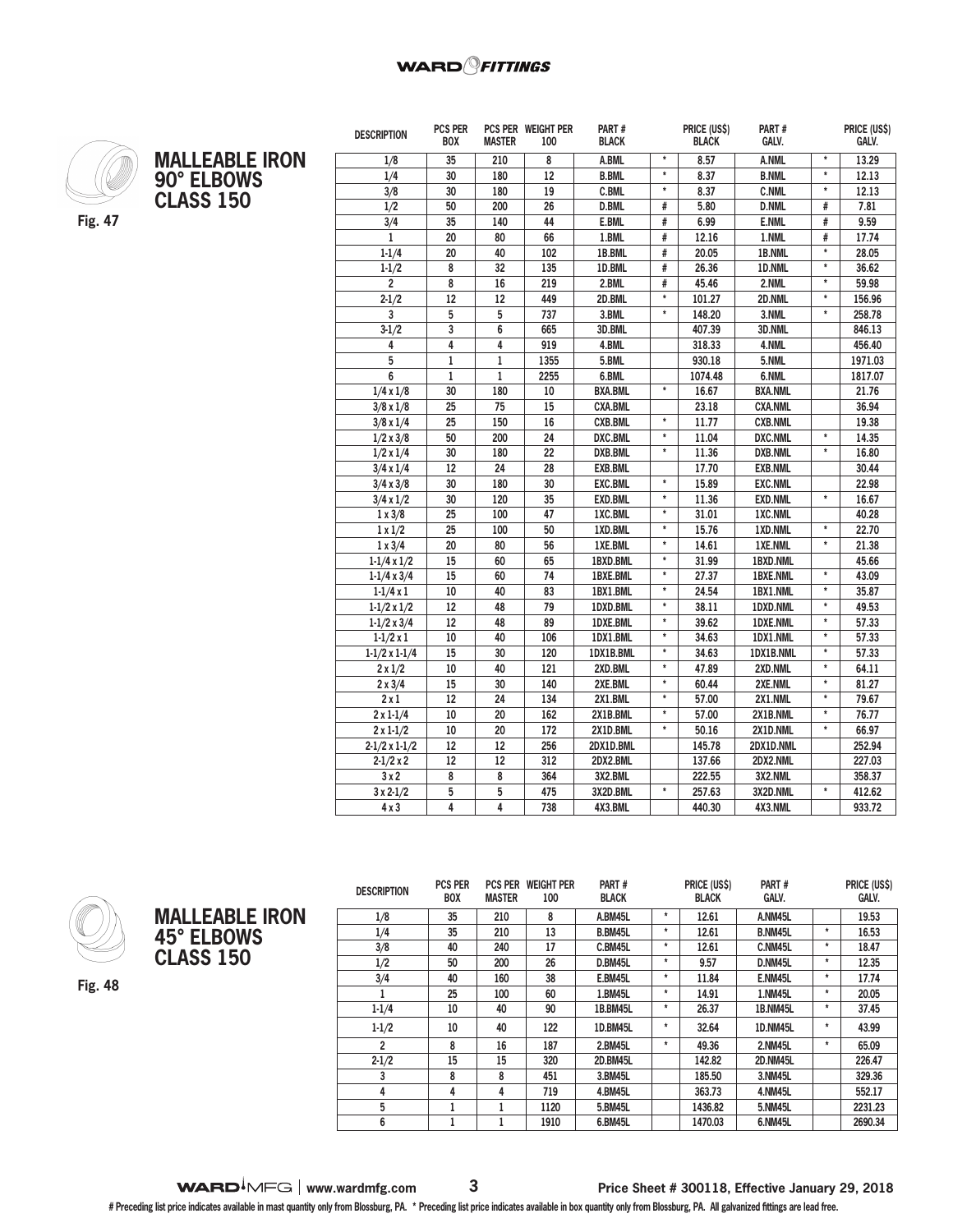#### **WARD**OFITTINGS



| <b>MALLEABLE IRON</b> |
|-----------------------|
| 90° STREET ELLS       |
| <b>CLASS 150</b>      |

**Fig. 50**

| <b>DESCRIPTION</b>   | <b>PCS PER</b><br><b>BOX</b> | <b>MASTER</b> | <b>PCS PER WEIGHT PER</b><br>100 | PART#<br><b>BLACK</b> |            | <b>PRICE (US\$)</b><br><b>BLACK</b> | PART#<br><b>GALV.</b> |         | PRICE (US\$)<br>GALV. |
|----------------------|------------------------------|---------------|----------------------------------|-----------------------|------------|-------------------------------------|-----------------------|---------|-----------------------|
| 1/8                  | 40                           | 240           | 8                                | <b>A.BMSL</b>         | $\star$    | 12.36                               | <b>A.NMSL</b>         | $^\ast$ | 17.34                 |
| 1/4                  | 30                           | 180           | 11                               | <b>B.BMSL</b>         | $\star$    | 12.36                               | <b>B.NMSL</b>         | $\star$ | 16.79                 |
| 3/8                  | 30                           | 180           | 18                               | <b>C.BMSL</b>         | $\star$    | 12.36                               | <b>C.NMSL</b>         | $\star$ | 16.79                 |
| 1/2                  | 50                           | 200           | 27                               | <b>D.BMSL</b>         | #          | 11.99                               | <b>D.NMSL</b>         | $\star$ | 17.15                 |
| 3/4                  | 35                           | 140           | 43                               | <b>E.BMSL</b>         | #          | 11.99                               | <b>E.NMSL</b>         | $\star$ | 17.15                 |
| 1                    | 20                           | 80            | 60                               | 1.BMSL                | #          | 16.98                               | 1.NMSL                | $\star$ | 22.94                 |
| $1 - 1/4$            | 15                           | 30            | 106                              | <b>1B.BMSL</b>        | $\star$    | 26.37                               | <b>1B.NMSL</b>        | $\star$ | 38.51                 |
| $1 - 1/2$            | 12                           | 24            | 143                              | <b>1D.BMSL</b>        | *          | 35.30                               | <b>1D.NMSL</b>        | $^\ast$ | 48.35                 |
| $\overline{c}$       | 8                            | 16            | 236                              | 2.BMSL                | $\star$    | 57.36                               | 2.NMSL                | $\star$ | 81.52                 |
| $2 - 1/2$            | 8                            | 8             | 358                              | 2D.BMSL               |            | 145.41                              | 2D.NMSL               |         | 235.83                |
| 3                    | 8                            | 8             | 705                              | 3.BMSL                |            | 221.96                              | 3.NMSL                |         | 343.20                |
| 4                    |                              | 1             | 1065                             | 4.BMSL                |            | 416.80                              | 4.NMSL                |         | 671.16                |
| $1/2 \times 3/8$     | 35                           | 280           | 22                               | <b>DXC.BMSL</b>       |            | 17.74                               | <b>DXC.NMSL</b>       |         | 27.82                 |
| $3/4 \times 1/2$     | 25                           | 100           | 36                               | <b>EXD.BMSL</b>       |            | 26.49                               | <b>EXD.NMSL</b>       |         | 36.06                 |
| $1 \times 3/4$       | 25                           | 100           | 56                               | <b>1XE.BMSL</b>       | #          | 24.89                               | <b>1XE.NMSL</b>       | #       | 43.99                 |
| $1 - 1/4x3/4$        | 15                           | 60            | 75                               | <b>1BXE.BMSL</b>      |            | 68.41                               | <b>1BXE.NMSL</b>      |         | 87.62                 |
| $1 - 1/4x1$          | 15                           | 30            | 101                              | 1BX1.BMSL             |            | 35.83                               | <b>1BX1.NMSL</b>      |         | 62.91                 |
| $1 - 1/2x1$          | 15                           | 30            | 134                              | <b>1DX1.BMSL</b>      |            | 52.62                               | <b>1DX1.NMSL</b>      |         | 75.19                 |
| $1-1/2 \times 1-1/4$ | 16                           | 32            | 140                              | <b>1DX1B.BMSL</b>     | $^{\star}$ | 64.11                               | 1DX1B.NMSL            |         | 78.69                 |
| $2x1-1/2$            | 12                           | 24            | 19                               | 2X1D.BMSL             |            | 91.82                               | 2X1D.NMSL             |         | 133.68                |





| <b>DESCRIPTION</b> | <b>PCS PER</b><br><b>BOX</b> | <b>PCS PER</b><br><b>MASTER</b> | <b>WEIGHT PER</b><br>100 | PART#<br><b>BLACK</b> |         | PRICE (US\$)<br><b>BLACK</b> | PART#<br><b>GALV.</b> |         | PRICE (US\$)<br><b>GALV.</b> |
|--------------------|------------------------------|---------------------------------|--------------------------|-----------------------|---------|------------------------------|-----------------------|---------|------------------------------|
| 1/8                | 30                           | 180                             |                          | A.BMS45L              | $\ast$  | 19.46                        | A.NMS45L              |         | 25.26                        |
| 1/4                | 25                           | 150                             | 10                       | <b>B.BMS45L</b>       |         | 16.16                        | <b>B.NMS45L</b>       |         | 23.33                        |
| 3/8                | 30                           | 180                             | 15                       | C.BMS45L              | $\star$ | 16.39                        | C.NMS45L              | $\star$ | 24.89                        |
| 1/2                | 50                           | 200                             | 21                       | D.BMS45L              | $\ast$  | 13.38                        | D.NMS45L              | $\star$ | 18.86                        |
| 3/4                | 40                           | 160                             | 32                       | E.BMS45L              | $\ast$  | 20.21                        | E.NMS45L              | $\star$ | 29.93                        |
|                    | 25                           | 100                             | 55                       | <b>1.BMS45L</b>       | $\ast$  | 23.54                        | <b>1.NMS45L</b>       | $\star$ | 38.36                        |
| $1 - 1/4$          | 25                           | 50                              | 86                       | 1B.BMS45L             | $\ast$  | 40.70                        | 1B.NMS45L             | $\star$ | 57.55                        |
| $1-1/2$            | 15                           | 30                              | 109                      | <b>1D.BMS45L</b>      | $\ast$  | 52.48                        | 1D.NMS45L             | $\star$ | 69.70                        |
| 2                  | 10                           | 20                              | 170                      | 2.BMS45L              | $\ast$  | 88.27                        | 2.NMS45L              | $\star$ | 114.79                       |



**MALLEABLE IRON TEES CLASS 150**

**Fig. 52**

| <b>DESCRIPTION</b>          | <b>PCS PER</b> |               | <b>PCS PER WEIGHT PER</b> | Part #           |          | <b>PRICE (USS)</b> | Part#            |          | <b>PRICE (USS)</b> |
|-----------------------------|----------------|---------------|---------------------------|------------------|----------|--------------------|------------------|----------|--------------------|
|                             | <b>BOX</b>     | <b>MASTER</b> | 100                       | <b>BLACK</b>     |          | <b>BLACK</b>       | <b>GALV.</b>     |          | <b>GALV.</b>       |
| 1/8                         | 35             | 210           | 13                        | A.BMT            | $^\star$ | 12.91              | A.NMT            | $^\star$ | 18.78              |
| 1/4                         | 35             | 210           | 17                        | <b>B.BMT</b>     | $\star$  | 12.16              | <b>B.NMT</b>     | $\star$  | 15.81              |
| 3/8                         | 30             | 180           | 26                        | <b>C.BMT</b>     | $^\star$ | 12.16              | <b>C.NMT</b>     | $\star$  | 15.81              |
| 1/2                         | 30             | 120           | 37                        | <b>D.BMT</b>     | #        | 7.76               | <b>D.NMT</b>     | #        | 10.12              |
| 3/4                         | 20             | 80            | 60                        | <b>E.BMT</b>     | #        | 11.13              | <b>E.NMT</b>     | #        | 16.67              |
| 1                           | 12             | 48            | 91                        | 1.BMT            | #        | 19.05              | 1.NMT            | $\star$  | 26.94              |
| $1 - 1/4$                   | 15             | 30            | 138                       | 1B.BMT           | $\star$  | 30.86              | 1B.NMT           | $\star$  | 42.78              |
| $1 - 1/2$                   | 10             | 20            | 184                       | 1D.BMT           | $\star$  | 38.37              | 1D.NMT           | $\star$  | 53.17              |
| $\overline{2}$              | 15             | 15            | 316                       | 2.BMT            | $^\star$ | 65.40              | 2.NMT            | $\star$  | 86.41              |
| $2 - 1/2$                   | 8              | 8             | 494                       | 2D.BMT           |          | 141.02             | 2D.NMT           |          | 243.28             |
| 3                           | 6              | 6             | 722                       | 3.BMT            |          | 207.73             | 3.NMT            |          | 285.30             |
| $3-1/2$                     | 1              | 4             | 900                       | 3D.BMT           |          | 480.98             | 3D.NMT           |          | 684.89             |
| 4                           | 3              | 3             | 1215                      | 4.BMT            |          | 502.06             | 4.NMT            |          | 674.89             |
| 6                           | $\mathbf{1}$   | 1             | 2550                      | 6.BMT            |          | 1632.81            | 6.NMT            |          | 2406.23            |
| $1/8 \times 1/8 \times 1/4$ | 25             | 50            | 12                        | AXB.BMT          |          | 24.04              | <b>AXB.NMT</b>   |          | 48.00              |
| $1/4 \times 1/4 \times 1/8$ | 25             | 50            | 13                        | <b>BXA.BMT</b>   |          | 25.16              | <b>BXA.NMT</b>   |          | 35.33              |
| $1/4 \times 1/4 \times 3/8$ | 15             | 30            | 19                        | <b>BXC.BMT</b>   |          | 27.22              | <b>BXC.NMT</b>   |          | 48.43              |
| $3/8 \times 1/4 \times 1/4$ | 15             | 30            | 19                        | <b>CXBXB.BMT</b> |          | 29.45              | <b>CXBXB.NMT</b> |          | 42.29              |
| $3/8 \times 3/8 \times 1/4$ | 15             | 30            | 21                        | <b>CXB.BMT</b>   |          | 19.13              | <b>CXB.NMT</b>   |          | 27.63              |
| $3/4 \times 3/8 \times 3/8$ | 35             | 140           | 36                        | <b>EXCXC.BMT</b> |          | 70.26              |                  |          |                    |
| $3/8 \times 3/8 \times 1/2$ | 30             | 180           | 34                        | <b>CXD.BMT</b>   | $\star$  | 18.05              | <b>CXD.NMT</b>   |          | 23.95              |
| $1/2 \times 1/4 \times 1/2$ | 35             | 140           | 32                        | <b>DXBXD.BMT</b> |          | 13.87              | <b>DXBXD.NMT</b> |          | 22.99              |
| $1/2 \times 3/8 \times 3/8$ | 35             | 140           | 32                        | <b>DXCXC.BMT</b> | $\star$  | 20.65              | <b>DXCXC.NMT</b> | $\star$  | 27.61              |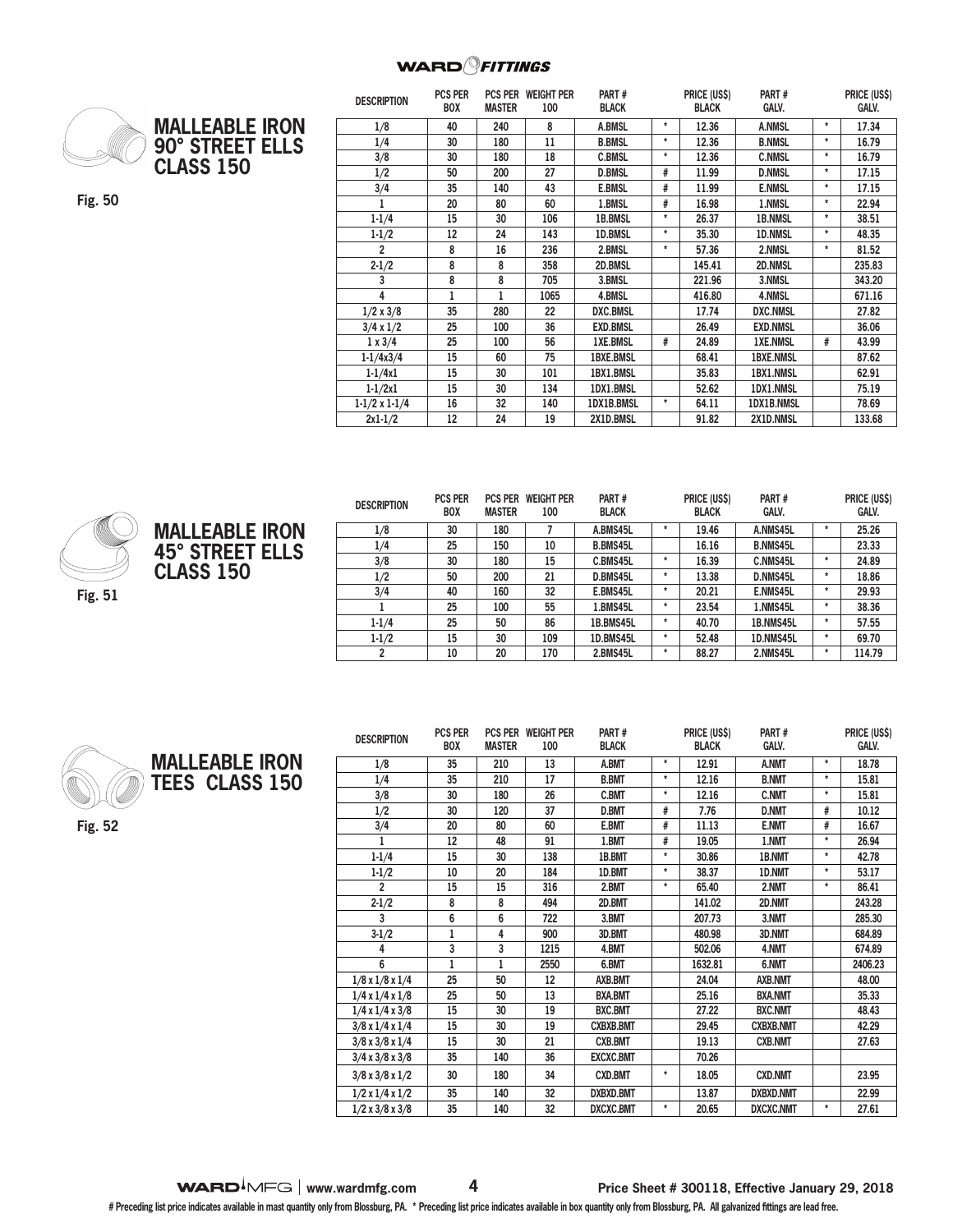**PCS PER WEIGHT PER** 

**PART #**

**PRICE (US\$)** 

**PART #**

**PRICE (US\$)** 

**DESCRIPTION PCS PER** 



**MALLEABLE IRON TEES CLASS 150 (continued)**

|                                      | <b>BOX</b>      | <b>MASILK</b> | 100   | <b>BLACK</b>      |               | <b>BLACK</b> | GALV.                 |               | GALV.  |
|--------------------------------------|-----------------|---------------|-------|-------------------|---------------|--------------|-----------------------|---------------|--------|
| $1/2 \times 3/8 \times 1/2$          | 35              | 140           | 36    | <b>DXCXD.BMT</b>  | $\star$       | 20.65        | <b>DXCXD.NMT</b>      |               | 30.55  |
| $1/2 \times 1/2 \times 1/4$          | 25              | 100           | 29    | <b>DXB.BMT</b>    | $\star$       | 13.19        | <b>DXB.NMT</b>        | $\star$       | 19.38  |
| $1/2 \times 1/2 \times 3/8$          | 35              | 140           | 36    | <b>DXC.BMT</b>    | $^\star$      | 16.94        | <b>DXC.NMT</b>        |               | 23.50  |
| $1/2 \times 1/2 \times 3/4$          | 30              | 120           | 46    | <b>DXE.BMT</b>    | $\star$       | 19.87        | <b>DXE.NMT</b>        | $\pmb{\star}$ | 27.70  |
| $1/2 \times 1/2 \times 1$            | 25              | 100           | 57    | DX1.BMT           |               | 32.49        | DX1.NMT               |               | 46.55  |
| $3/4 \times 1/4 \times 3/4$          | 30              | 120           | 48    | <b>EXBXE.BMT</b>  |               | 26.37        | <b>EXBXE.NMT</b>      |               | 36.14  |
| $3/4 \times 3/8 \times 3/4$          | 25              | 100           | 53    | <b>EXCXE.BMT</b>  | $\star$       | 53.16        |                       |               |        |
| $3/4 \times 1/2 \times 1/2$          | 30              | 120           | 45    | <b>EXDXD.BMT</b>  | $\pmb{\star}$ | 17.68        | <b>EXDXD.NMT</b>      | $\pmb{\star}$ | 27.70  |
| $3/4 \times 1/2 \times 3/4$          | 20              | 80            | 54    | <b>EXDXE.BMT</b>  | $\star$       | 19.87        | <b>EXDXE.NMT</b>      | $\star$       | 26.46  |
| $3/4 \times 3/4 \times 1/4$          | 30              | 120           | 43    | <b>EXB.BMT</b>    |               | 19.13        | <b>EXB.NMT</b>        |               | 24.76  |
| $3/4 \times 3/4 \times 3/8$          | 30              | 120           | 49    | <b>EXC.BMT</b>    | $\pmb{\star}$ | 21.13        | <b>EXC.NMT</b>        |               | 24.93  |
| $3/4 \times 3/4 \times 1/2$          | 25              | 100           | 52    | <b>EXD.BMT</b>    | $\star$       | 17.21        | <b>EXD.NMT</b>        | $\pmb{\ast}$  | 23.17  |
| $3/4 \times 3/4 \times 1$            | 15              | 60            | 73    | EX1.BMT           | $\pmb{\star}$ | 26.22        | EX1.NMT               | $\star$       | 39.89  |
| $3/4 \times 3/4 \times 1 - 1/4$      | 10              | 40            | 88    | EX1B.BMT          |               | 55.57        | <b>EX1B.NMT</b>       |               | 69.95  |
| $1 \times 1/4 \times 1$              | 15              | 60            | 73    | 1XBX1.BMT         | $\star$       | 25.22        | 1XBX1.NMT             |               | 42.12  |
| $1 \times 1/2 \times 1/2$            | $\overline{20}$ | 80            | 54    | 1XDXD.BMT         | $\pmb{\star}$ | 24.74        | <b>1XDXD.NMT</b>      |               | 40.65  |
| $1 \times 1/2 \times 3/4$            | 20              | 80            | 65    | 1XDXE.BMT         | $\star$       | 29.51        | <b>1XDXE.NMT</b>      |               | 41.51  |
| $1 \times 1/2 \times 1$              | 15              | 60            | 76    | 1XDX1.BMT         | $\star$       | 24.74        | 1XDX1.NMT             |               | 40.65  |
| $1 \times 3/4 \times 1/2$            | $\overline{20}$ | 40            | 68    | <b>1XEXD.BMT</b>  | $\pmb{\star}$ | 24.87        | <b>1XEXD.NMT</b>      | $^\star$      | 40.65  |
| $1 \times 3/4 \times 3/4$            | 20              | 40            | 71    | 1XEXE.BMT         | $\star$       | 22.98        | <b>1XEXE.NMT</b>      | $\star$       | 39.22  |
| $1 \times 3/4 \times 1$              | 20              | 40            | 82    | 1XEX1.BMT         | $\star$       | 25.22        | 1XEX1.NMT             | $\star$       | 40.65  |
| $1 \times 1 \times 3/8$              | 20              | 80            | 66    | 1XC.BMT           | $\star$       | 30.53        | 1XC.NMT               |               | 41.51  |
| $1 \times 1 \times 1/4$              | 20              | 80            | 63    | 1XB.BMT           |               | 27.50        | 1XB.NMT               |               | 45.28  |
| $1 \times 1 \times 1/2$              | 15              | 60            | 71    | 1XD.BMT           | $^\star$      | 21.72        | 1XD.NMT               | $\star$       | 32.54  |
| $1 \times 1 \times 3/4$              | 25              | 50            | 79    | 1XE.BMT           | $\pmb{\star}$ | 21.72        | 1XE.NMT               | $\star$       | 32.54  |
| $1 \times 1 \times 1 - 1/4$          | 15              | 30            | 123   | 1X1B.BMT          | $^\star$      | 48.09        | 1X1B.NMT              |               | 65.78  |
|                                      | 8               | 16            | 123   | 1X1D.BMT          |               | 78.82        | 1X1D.NMT              |               | 122.40 |
| $1 \times 1 \times 1 - 1/2$<br>1x1x2 | 12              | 24            | 170   | 1X2.BMT           |               | 101.37       |                       |               | 127.12 |
| $1-1/4 \times 1/2 \times 1$          | 10              | 40            | 94    | 1BXDX1.BMT        |               | 53.81        | 1X2.NMT<br>1BXDX1.NMT |               | 79.70  |
|                                      | 10              | 40            | 119   |                   | $\star$       |              |                       |               |        |
| $1-1/4 \times 1/2 \times 1-1/4$      | 10              | 40            | 89    | 1BXDX1B.BMT       | $\pmb{\ast}$  | 46.10        | 1BXDX1B.NMT           |               | 63.97  |
| $1-1/4 \times 3/4 \times 3/4$        |                 |               |       | <b>1BXEXE.BMT</b> | $\star$       | 46.10        | <b>1BXEXE.NMT</b>     |               | 69.60  |
| $1-1/4 \times 3/4 \times 1$          | 10              | 40            | 119   | 1BXEX1.BMT        | $\pmb{\star}$ | 42.68        | 1BXEX1.NMT            |               | 66.17  |
| $1-1/4 \times 3/4 \times 1-1/4$      | 15              | 30            | 125   | 1BXEX1B.BMT       | $\pmb{\star}$ | 41.78        | 1BXEX1B.NMT           |               | 60.00  |
| $1-1/4 \times 1 \times 1/2$          | 15              | 60            | 86    | 1BX1XD.BMT        |               | 50.19        | 1BX1XD.NMT            | $\star$       | 67.97  |
| $1-1/4 \times 1 \times 3/4$          | 15              | 30            | 98    | <b>1BX1XE.BMT</b> | $\pmb{\ast}$  | 40.53        | <b>1BX1XE.NMT</b>     | $\pmb{\star}$ | 63.97  |
| $1-1/4 \times 1 \times 1$            | 15              | 30            | 109   | 1BX1X1.BMT        | $\star$       | 40.53        | 1BX1X1.NMT            |               | 61.24  |
| $1-1/4 \times 1 \times 1-1/4$        | 15              | 30            | 123   | 1BX1X1B.BMT       |               | 48.67        | 1BX1X1B.NMT           |               | 64.77  |
| $1-1/4 \times 1-1/4 \times 3/8$      | 10              | 40            | 85    | 1BXC.BMT          | $\pmb{\ast}$  | 53.81        | <b>1BXC.NMT</b>       | $^\star$      | 84.94  |
| $1-1/4 \times 1-1/4 \times 1/2$      | 15              | 30            | 99    | 1BXD.BMT          | $\star$       | 39.60        | 1BXD.NMT              | $\star$       | 53.35  |
| $1-1/4 \times 1-1/4 \times 3/4$      | 12              | 24            | 109   | 1BXE.BMT          | $\star$       | 34.71        | <b>1BXE.NMT</b>       |               | 50.48  |
| $1-1/4 \times 1-1/4 \times 1$        | 14              | 28            | 116   | 1BX1.BMT          |               | 37.62        | 1BX1.NMT              | $\star$       | 50.48  |
| 1-1/4 x 1-1/4 x 1-1/2                | 10              | 20            | 153   | 1BX1D.BMT         | $\pmb{\star}$ | 60.64        | 1BX1D.NMT             |               | 89.89  |
| $1-1/4 \times 1-1/4 \times 2$        | 12              | 24            | 183   | 1BX2.BMT          |               | 101.37       | 1BX2.NMT              |               | 127.12 |
| $1-1/2 \times 1/2 \times 1-1/2$      | 10              | 20            | 154   | 1DXDX1D.BMT       | $\pmb{\star}$ | 55.10        | 1DXDX1D.NMT           |               | 87.97  |
| $1-1/2 \times 3/4 \times 3/4$        | $10$            | 40            | $108$ | <b>1DXEXE.BMT</b> | $^{\ast}$     | 92.35        | <b>1DXEXE.NMT</b>     |               | 117.09 |
| $1-1/2 \times 3/4 \times 1-1/2$      | 10              | 20            | 153   | 1DXEX1D.BMT       | $\pmb{\ast}$  | 55.10        | <b>1DXEX1D.NMT</b>    |               | 80.22  |
| $1-1/2 \times 1 \times 1$            | 10              | 20            | 135   | 1DX1X1.BMT        | $\star$       | 55.10        | 1DX1X1.NMT            |               | 80.22  |
| $1-1/2 \times 1 \times 1-1/4$        | 15              | 30            | 142   | 1DX1X1B.BMT       |               | 71.38        | 1DX1X1B.NMT           |               | 98.68  |
| $1-1/2 \times 1 \times 1-1/2$        | 10              | 20            | 155   | 1DX1X1D.BMT       | $\star$       | 55.10        | 1DX1X1D.NMT           | $\pmb{\ast}$  | 80.22  |
| $1-1/2 \times 1-1/4 \times 1/2$      | 10              | 20            | 111   | 1DX1BXD.BMT       |               | 60.64        | <b>1DX1BXD.NMT</b>    |               | 92.52  |
| $1-1/2 \times 1-1/4 \times 3/4$      | 10              | 20            | 135   | 1DX1BXE.BMT       | $\pmb{\ast}$  | 55.10        | <b>1DX1BXE.NMT</b>    | $\star$       | 80.22  |
| $1-1/2 \times 1-1/4 \times 1$        | 8               | 16            | 151   | 1DX1BX1.BMT       | $\pmb{\star}$ | 47.30        | 1DX1BX1.NMT           | $\star$       | 75.79  |
| $1-1/2 \times 1-1/4 \times 1-1/4$    | 10              | 20            | 163   | 1DX1BX1B.BMT      | $^\star$      | 73.90        | 1DX1BX1B.NMT          |               | 111.19 |
| $1-1/2 \times 1-1/4 \times 1-1/2$    | 10              | 20            | 180   | 1DX1BX1D.BMT      | $\pmb{\ast}$  | 83.07        | 1DX1BX1D.NMT          |               | 111.19 |
| $1-1/2 \times 1-1/2 \times 1/2$      | 8               | 32            | 121   | 1DXD.BMT          | *             | 46.38        | 1DXD.NMT              | $\ast$        | 65.90  |
| $1-1/2 \times 1-1/2 \times 3/4$      | 10              | 20            | 132   | <b>1DXE.BMT</b>   | $\pmb{\star}$ | 43.81        | <b>1DXE.NMT</b>       | $^\star$      | 62.36  |
| $1-1/2 \times 1-1/2 \times 1$        | 10              | 20            | 146   | 1DX1.BMT          | $\star$       | 43.81        | 1DX1.NMT              | $\star$       | 62.36  |
| 1-1/2 x 1-1/2 x 1-1/4                | 8               | 16            | 167   | 1DX1B.BMT         | $\pmb{\ast}$  | 54.18        | 1DX1B.NMT             | $\star$       | 78.07  |
| $1-1/2 \times 1-1/2 \times 2$        | 8               | 16            | 220   | 1DX2.BMT          | $\pmb{\ast}$  | 97.66        | 1DX2.NMT              | $\pmb{\ast}$  | 122.65 |
| $2 \times 1/2 \times 2$              | 8               | 16            | 230   | 2XDX2.BMT         | *             | 85.89        | 2XDX2.NMT             |               | 113.39 |
| $2 \times 3/4 \times 2$              | 8               | 16            | 229   | 2XEX2.BMT         | $\pmb{\ast}$  | 84.41        | 2XEX2.NMT             | $^\star$      | 111.23 |
| 2 x 1 x 1                            | 8               | 16            | 164   | 2X1X1.BMT         | $\pmb{\star}$ | 97.77        | <b>2X1X1.NMT</b>      |               | 111.45 |
| 2x1x2                                | 8               | 16            | 231   | 2X1X2.BMT         | $\pmb{\ast}$  | 85.89        | <b>2X1X2.NMT</b>      | $\pmb{\ast}$  | 113.39 |
| $2 \times 1 - 1/4 \times 1 - 1/4$    | 8               | 16            | 197   | 2X1BX1B.BMT       | $\pmb{\star}$ | 85.89        | 2X1BX1B.NMT           |               | 113.39 |
| $2 \times 1 - 1/4 \times 1 - 1/2$    | 10              | 20            | 195   | 2X1BX1D.BMT       |               | 109.56       | 2X1BX1D.NMT           |               | 167.95 |
| $2 \times 1 - 1/4 \times 2$          | 8               | 16            | 267   | 2X1BX2.BMT        | $\pmb{\ast}$  | 92.27        | 2X1BX2.NMT            | $\pmb{\ast}$  | 130.96 |
|                                      |                 |               |       |                   |               |              |                       |               |        |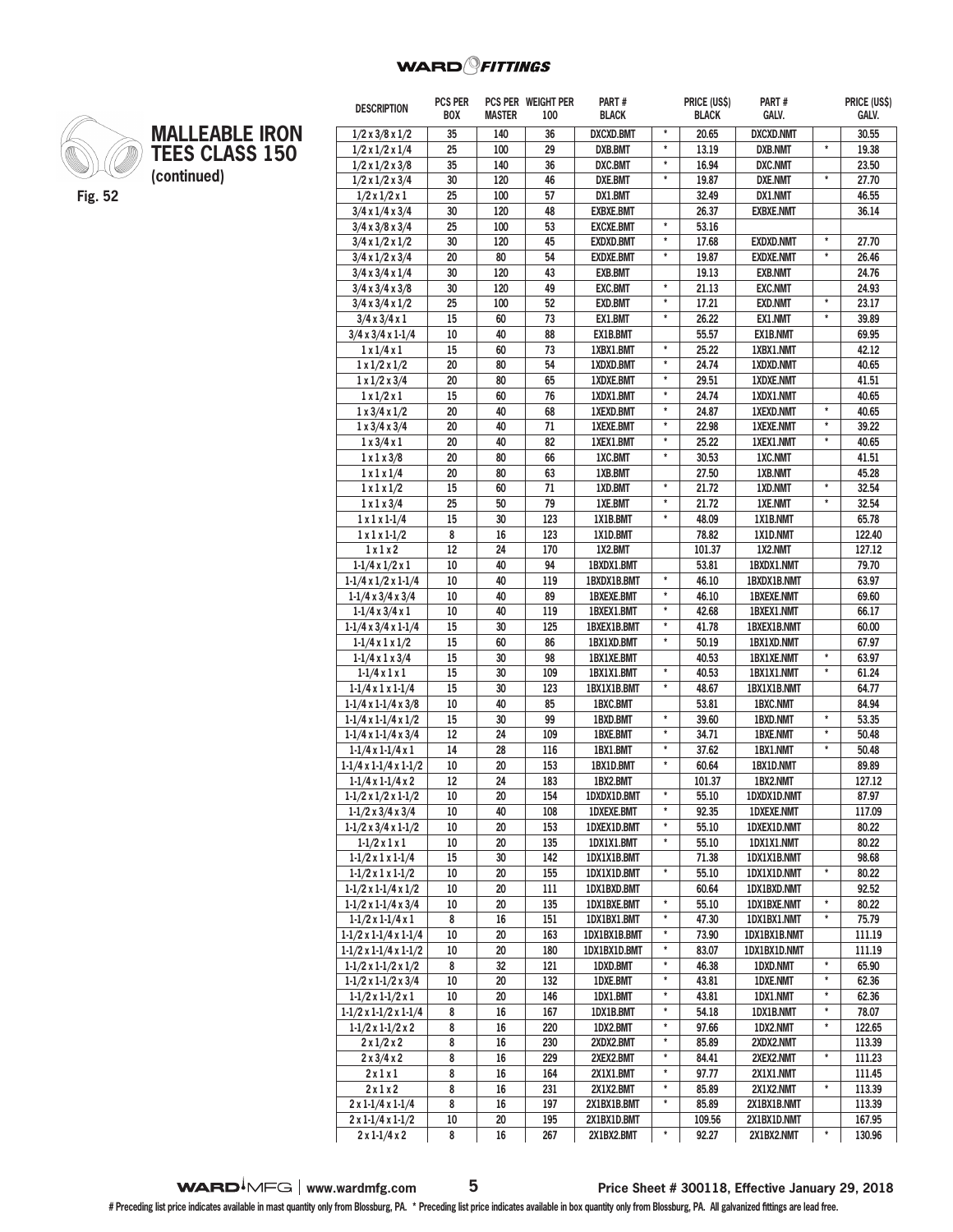#### **WARD**OFITTINGS



**MALLEABLE IRON TEES CLASS 150 (continued)**

| <b>DESCRIPTION</b>                | PUS PER<br><b>BOX</b> | <b>MASTER</b> | <b>PUS PER WEIGHT PER</b><br>100 | <b>PARI#</b><br><b>BLACK</b> |         | <b>PRICE (USS)</b><br><b>BLACK</b> | <b>PARI#</b><br>GALV. |         | <b>PRICE (USS)</b><br>GALV. |
|-----------------------------------|-----------------------|---------------|----------------------------------|------------------------------|---------|------------------------------------|-----------------------|---------|-----------------------------|
| $2 \times 1 - 1/2 \times 1$       | 8                     | 16            | 194                              | 2X1DX1.BMT                   | $\star$ | 84.41                              | 2X1DX1.NMT            | $\star$ | 107.11                      |
| $2 \times 1 - 1/2 \times 1 - 1/4$ | 8                     | 16            | 208                              | 2X1DX1B.BMT                  | $\star$ | 86.05                              | 2X1DX1B.NMT           |         | 113.39                      |
| $2 \times 1 - 1/2 \times 1 - 1/2$ | 8                     | 16            | 224                              | 2X1DX1D.BMT                  | $\star$ | 84.41                              | 2X1DX1D.NMT           |         | 111.23                      |
| $2 \times 1 - 1/2 \times 2$       | 6                     | 12            | 259                              | 2X1DX2.BMT                   | $\star$ | 92.97                              | 2X1DX2.NMT            | $\star$ | 113.39                      |
| $2 \times 2 \times 1/2$           | 10                    | 20            | 172                              | 2XD.BMT                      | ¥       | 69.96                              | 2XD.NMT               | $\star$ | 101.44                      |
| $2 \times 2 \times 3/4$           | 10                    | 20            | 181                              | 2XE.BMT                      | $\star$ | 68.66                              | 2XE.NMT               | $\star$ | 91.03                       |
| 2x2x1                             | 10                    | 20            | 198                              | 2X1.BMT                      | $\star$ | 68.66                              | 2X1.NMT               | $\star$ | 89.33                       |
| $2 \times 2 \times 1 - 1/4$       | 8                     | 16            | 222                              | 2X1B.BMT                     | $\star$ | 73.90                              | 2X1B.NMT              | $\star$ | 107.18                      |
| $2 \times 2 \times 1 - 1/2$       | 8                     | 16            | 247                              | 2X1D.BMT                     | $\star$ | 73.90                              | 2X1D.NMT              | $\star$ | 107.18                      |
| $2 \times 2 \times 2 - 1/2$       | 6                     | 12            | 340                              | 2X2D.BMT                     |         | 219.71                             | 2X2D.NMT              |         | 379.74                      |
| $2-1/2 \times 1-1/2 \times 2$     | 6                     | 12            | 343                              | 2DX1DX2.BMT                  |         | 289.61                             | 2DX1DX2.NMT           |         | 445.78                      |
| $2-1/2 \times 1-1/2 \times 2-1/2$ | 6                     | 12            | 390                              | 2DX1DX2D.BMT                 |         | 219.71                             | 2DX1DX2D.NMT          |         | 445.78                      |
| $2-1/2 \times 2 \times 2$         | 12                    | 12            | 349                              | 2DX2X2.BMT                   |         | 211.73                             | 2DX2X2.NMT            |         | 343.02                      |
| $2-1/2 \times 2 \times 2-1/2$     | 4                     | 8             | 410                              | 2DX2X2D.BMT                  |         | 220.35                             | 2DX2X2D.NMT           |         | 379.74                      |
| $2-1/2 \times 2-1/2 \times 3/4$   | 6                     | 12            | 303                              | 2DXE.BMT                     |         | 206.02                             | 2DXE.NMT              |         | 333.57                      |
| $2-1/2 \times 2-1/2 \times 1$     | 6                     | 12            | 321                              | 2DX1.BMT                     |         | 213.91                             | 2DX1.NMT              |         | 321.54                      |
| $2-1/2 \times 2-1/2 \times 1-1/4$ | 6                     | 12            | 340                              | 2DX1B.BMT                    |         | 213.91                             | 2DX1B.NMT             |         | 333.57                      |
| $2-1/2 \times 2-1/2 \times 1-1/2$ | 6                     | 12            | 368                              | 2DX1D.BMT                    |         | 213.91                             | 2DX1D.NMT             |         | 335.53                      |
| $2-1/2 \times 2-1/2 \times 2$     | 12                    | 12            | 410                              | 2DX2.BMT                     |         | 183.46                             | 2DX2.NMT              |         | 301.34                      |
| $2-1/2 \times 2-1/2 \times 3$     | 4                     | 8             | 582                              | 2DX3.BMT                     |         | 387.44                             | 2DX3.NMT              |         | 605.45                      |
| 3x2x2                             | 8                     | 8             | 415                              | 3X2X2.BMT                    |         | 259.22                             | 3X2X2.NMT             |         | 417.02                      |
| 3x2x3                             | 6                     | 6             | 611                              | 3X2X3.BMT                    |         | 294.27                             | 3X2X3.NMT             |         | 515.76                      |
| $3 \times 2 - 1/2 \times 2$       | 4                     | 8             | 483                              | 3X2DX2.BMT                   |         | 387.44                             | 3X2DX2.NMT            |         | 605.45                      |
| $3 \times 2 - 1/2 \times 2 - 1/2$ | 4                     | 8             | 575                              | 3X2DX2D.BMT                  |         | 387.44                             | 3X2DX2D.NMT           |         | 605.45                      |
| 3x3x3/4                           | 8                     | 8             | 416                              | 3XE.BMT                      |         | 249.81                             | 3XE.NMT               |         | 550.12                      |
| 3x3x1                             | 8                     | 8             | 436                              | 3X1.BMT                      |         | 246.21                             | 3X1.NMT               |         | 394.31                      |
| $3x3x1-1/4$                       | 8                     | 8             | 465                              | 3X1B.BMT                     |         | 259.40                             | 3X1B.NMT              |         | 417.02                      |
| $3 \times 3 \times 1 - 1/2$       | 8                     | 8             | 512                              | 3X1D.BMT                     |         | 254.73                             | 3X1D.NMT              |         | 409.06                      |
| 3x3x2                             | 8                     | 8             | 543                              | 3X2.BMT                      |         | 245.03                             | 3X2.NMT               |         | 394.31                      |
| $3x3x2-1/2$                       | 8                     | 8             | 601                              | 3X2D.BMT                     |         | 291.07                             | 3X2D.NMT              |         | 459.27                      |
| $4 \times 1 - 1/2$                | 3                     | 3             | 720                              | 4X1D.BMT                     |         | 594.23                             | 4X1D.NMT              |         | 934.79                      |
| $4 \times 2$                      | 3                     | 3             | 822                              | 4X2.BMT                      |         | 577.86                             | 4X2.NMT               |         | 877.65                      |
| $4 \times 2 - 1/2$                | $\overline{4}$        | 4             | 915                              | 4X2D.BMT                     |         | 666.26                             | 4X2D.NMT              |         | 1210.89                     |
| 4x3x4                             | $\overline{4}$        | 4             | 1030                             | 4X3X4.BMT                    |         | 781.73                             | 4X3X4.NMT             |         | 1208.86                     |
| 4x4x3                             | 3                     | 3             | 1031                             | 4X3.BMT                      |         | 594.23                             | 4X3.NMT               |         | 1097.34                     |

**PART #**

**PRICE (US\$)** 

**PART #**

**PRICE (US\$)** 



| <b>DESCRIPTION</b>            | <b>PCS PER</b><br><b>BOX</b> | <b>PCS PER</b><br><b>MASTER</b> | <b>WEIGHT PER</b><br>100 | PART#<br><b>BLACK</b> |         | <b>PRICE (US\$)</b><br><b>BLACK</b> | PART#<br>GALV. |         | <b>PRICE (US\$)</b><br><b>GALV.</b> |
|-------------------------------|------------------------------|---------------------------------|--------------------------|-----------------------|---------|-------------------------------------|----------------|---------|-------------------------------------|
| 1/4                           | 25                           | 50                              | 15                       | <b>B.BMST</b>         |         | 24.89                               | <b>B.NMST</b>  |         | 35.72                               |
| 3/8                           | 12                           | 24                              | 25                       | <b>C.BMST</b>         |         | 27.76                               | <b>C.NMST</b>  |         | 39.97                               |
| 1/2                           | 15                           | 120                             | 35                       | <b>D.BMST</b>         |         | 22.93                               | <b>D.NMST</b>  |         | 37.84                               |
| 3/4                           | 20                           | 80                              | 58                       | <b>E.BMST</b>         | $\star$ | 28.35                               | <b>E.NMST</b>  | $\star$ | 36.27                               |
|                               | 12                           | 24                              | 98                       | 1.BMST                | $\star$ | 37.47                               | 1.NMST         | $\star$ | 57.35                               |
| $1 - 1/4$                     | 10                           | 20                              | 162                      | 1B.BMST               | ٠       | 61.87                               | <b>1B.NMST</b> | $\star$ | 95.65                               |
| $1-1/4 \times 1 \times 1-1/4$ | 8                            | 16                              | 128                      | 1BX1X1B.BMST          |         | 90.60                               | 1BX1X1B.NMST   |         | 136.98                              |
| $1 - 1/2$                     | 12                           | 24                              | 197                      | <b>1D.BMST</b>        |         | 96.47                               | <b>1D.NMST</b> |         | 145.81                              |
| 2                             | 6                            | 12                              | 316                      | 2.BMST                |         | 177.64                              | 2.NMST         |         | 279.14                              |



**DESCRIPTION PCS PER BOX PCS PER WEIGHT PER MASTER 100 PART # BLACK PRICE (US\$) BLACK PART # GALV. PRICE (US\$) 1/8 25 50 13 A.BMCR 35.45 A.NMCR 57.90 1/4 15 90 20 B.BMCR 28.23 B.NMCR 46.21 3/8 20 160 28 C.BMCR 29.24 C.NMCR 47.98 1/2 30 120 45 D.BMCR \* 29.32 D.NMCR \* 41.61 3/4 15 60 73 E.BMCR \* 35.48 E.NMCR \* 50.69 1 15 30 109 1.BMCR \* 43.71 1.NMCR \* 69.95 1-1/4 12 24 188 1B.BMCR \* 70.94 1B.NMCR \* 105.17 1-1/2 8 16 211 1D.BMCR \* 87.91 1D.NMCR \* 123.04 2 8 8 336 2.BMCR \* 144.55 2.NMCR \* 233.04 2-1/2 4 8 533 2D.BMCR 307.78 2D.NMCR 623.12 3 4 4 834 3.BMCR 426.99 3.NMCR 688.57 4 1 1 1290 4.BMCR 935.28 4.NMCR 1695.62**

**Fig. 61**

#### **WARD**<sup> $\bullet$ </sup>MFG | www.wardmfg.com **6 Price Sheet # 300118, Effective January 29, 2018**

**GALV.**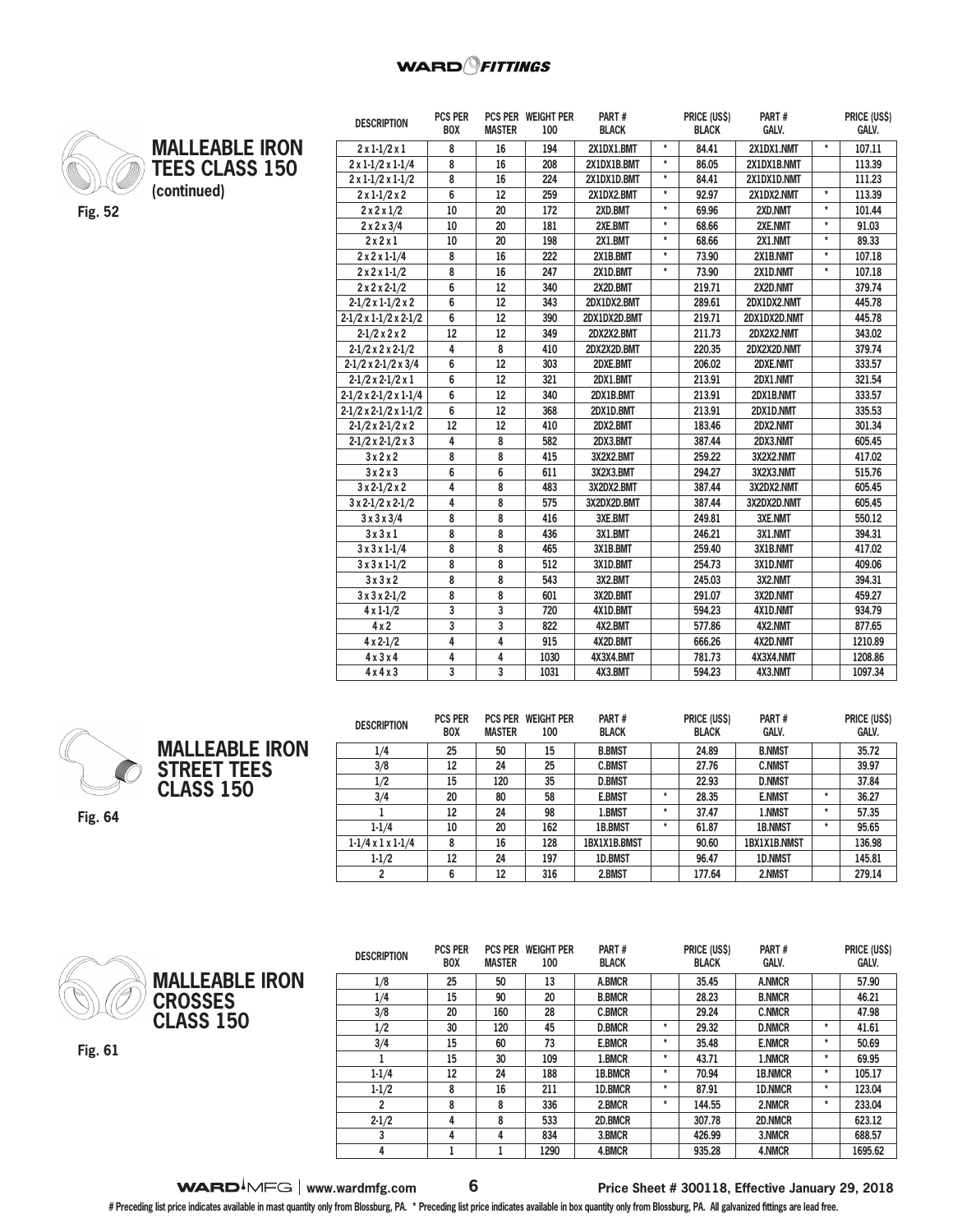## **WARD** *<u>PITTINGS</u>*



| MALLEABLE IRON             |
|----------------------------|
| <b>STRT &amp; RED PIPE</b> |
| <b>COUPLINGS</b>           |
| <b>CLASS 150</b>           |

**Fig. 53**

| <b>DESCRIPTION</b>   | PCS PER<br><b>BOX</b> | <b>PCS PER</b><br><b>MASTER</b> | WEIGHT<br><b>PER 100</b> | PART#<br><b>BLACK</b> |               | <b>PRICE (USS)</b><br><b>BLACK</b> | PART#<br>GALV.  |               | <b>PRICE (USS)</b><br>GALV. |
|----------------------|-----------------------|---------------------------------|--------------------------|-----------------------|---------------|------------------------------------|-----------------|---------------|-----------------------------|
|                      |                       |                                 |                          |                       | $\star$       |                                    |                 | $\star$       |                             |
| $1/8$ (steel)        | 40                    | 240                             | 3                        | A.BSMC                |               | 12.06                              | <b>A.NSMC</b>   |               | 17.31                       |
| 1/4                  | 35                    | 210                             | 11                       | <b>B.BMC</b>          | $\star$       | 10.39                              | <b>B.NMC</b>    | $\star$       | 14.48                       |
| 3/8                  | 40                    | 240                             | 16                       | <b>C.BMC</b>          | $\star$       | 10.39                              | <b>C.NMC</b>    | $^\star$      | 14.97                       |
| 1/2                  | 40                    | 240                             | 21                       | <b>D.BMC</b>          | $\star$       | 8.02                               | <b>D.NMC</b>    | $\pmb{\star}$ | 11.43                       |
| 3/4                  | 40                    | 160                             | 33                       | E.BMC                 | $\star$       | 9.39                               | <b>E.NMC</b>    | $^\star$      | 13.17                       |
| 1                    | 25                    | 100                             | 48                       | 1.BMC                 | #             | 14.07                              | 1.NMC           | $^\star$      | 21.59                       |
| $1 - 1/4$            | 15                    | 60                              | 74                       | 1B.BMC                | $\star$       | 18.21                              | 1B.NMC          | $\star$       | 30.46                       |
| $1 - 1/2$            | 10                    | 40                              | 98                       | 1D.BMC                | $\star$       | 24.62                              | 1D.NMC          | $\star$       | 34.61                       |
| $\overline{c}$       | 8                     | 32                              | 154                      | 2.BMC                 | $\star$       | 36.46                              | 2.NMC           | $^\star$      | 50.59                       |
| $2 - 1/2$            | 8                     | 8                               | 262                      | 2D.BMC                |               | 100.63                             | 2D.NMC          |               | 154.86                      |
| 3                    | 8                     | 8                               | 391                      | 3.BMC                 |               | 136.04                             | 3.NMC           |               | 206.98                      |
| 4                    | 4                     | 4                               | 610                      | 4.BMC                 |               | 273.98                             | 4.NMC           |               | 439.60                      |
| $1/4 \times 1/8$     | 25                    | 150                             | 9                        | <b>BXA.BMC</b>        | $\pmb{\ast}$  | 10.96                              | <b>BXA.NMC</b>  | $\star$       | 14.83                       |
| $3/8 \times 1/8$     | 30                    | 180                             | 18                       | <b>CXA.BMC</b>        |               | 14.02                              | <b>CXA.NMC</b>  |               | 24.35                       |
| $3/8 \times 1/4$     | 25                    | 150                             | 12                       | <b>CXB.BMC</b>        | $^\star$      | 10.96                              | <b>CXB.NMC</b>  | $\star$       | 14.83                       |
| $1/2 \times 1/8$     | 25                    | 150                             | 16                       | <b>DXA.BMC</b>        | $\star$       | 11.09                              | <b>DXA.NMC</b>  |               | 17.59                       |
| $1/2 \times 1/4$     | 25                    | 150                             | 16                       | <b>DXB.BMC</b>        | $\star$       | 9.96                               | <b>DXB.NMC</b>  | $^\star$      | 13.33                       |
| $1/2 \times 3/8$     | 30                    | 180                             | 17                       | DXC.BMC               | $\pmb{\star}$ | 9.41                               | <b>DXC.NMC</b>  | $\star$       | 13.87                       |
| $3/4 \times 1/8$     | 35                    | 210                             | 23                       | <b>EXA.BMC</b>        | $\star$       | 13.11                              | <b>EXA.NMC</b>  | $\star$       | 19.31                       |
| $3/4 \times 1/4$     | 35                    | 210                             | 23                       | <b>EXB.BMC</b>        | $\star$       | 12.57                              | <b>EXB.NMC</b>  | $\star$       | 16.85                       |
| $3/4 \times 3/8$     | 35                    | 210                             | 25                       | <b>EXC.BMC</b>        | $\star$       | 12.57                              | <b>EXC.NMC</b>  | $\star$       | 16.85                       |
| $3/4 \times 1/2$     | 50                    | 200                             | 28                       | <b>EXD.BMC</b>        | $\star$       | 10.53                              | <b>EXD.NMC</b>  | $\star$       | 14.82                       |
| $1 \times 1/4$       | 30                    | 120                             | 38                       | 1XB.BMC               |               | 22.12                              | 1XB.NMC         |               | 35.09                       |
| $1 \times 3/8$       | 30                    | 120                             | 38                       | 1XC.BMC               | $\star$       | 20.66                              | <b>1XC.NMC</b>  | $\pmb{\star}$ | 32.10                       |
| $1 \times 1/2$       | 30                    | 120                             | 49                       | 1XD.BMC               | $^\star$      | 16.79                              | 1XD.NMC         | $^\star$      | 24.70                       |
|                      | 25                    | 100                             | 43                       | 1XE.BMC               | $\star$       | 16.39                              | <b>1XE.NMC</b>  | $^\star$      | 22.94                       |
| $1 \times 3/4$       |                       |                                 |                          |                       | $\star$       |                                    |                 | $\star$       |                             |
| $1-1/4 \times 1/2$   | 15                    | 60                              | 63                       | 1BXD.BMC              | $^\star$      | 24.74                              | <b>1BXD.NMC</b> | $\star$       | 41.01                       |
| $1-1/4 \times 3/4$   | 15                    | 60                              | 64                       | <b>1BXE.BMC</b>       |               | 21.10                              | <b>1BXE.NMC</b> |               | 31.95                       |
| $1-1/4x1$            | 15                    | 60                              | 70                       | 1BX1.BMC              | $\star$       | 21.10                              | 1BX1.NMC        | $\star$       | 31.34                       |
| $1-1/2 \times 1/2$   | 15                    | 60                              | 80                       | 1DXD.BMC              | $\star$       | 31.47                              | <b>1DXD.NMC</b> | $\star$       | 48.35                       |
| $1-1/2 \times 3/4$   | 10                    | 40                              | 87                       | 1DXE.BMC              | $\star$       | 35.48                              | <b>1DXE.NMC</b> | $\star$       | 41.20                       |
| $1-1/2 \times 1$     | 10                    | 40                              | 89                       | 1DX1.BMC              | $^\star$      | 30.93                              | 1DX1.NMC        | $\star$       | 41.20                       |
| $1-1/2 \times 1-1/4$ | 10                    | 40                              | 96                       | <b>1DX1B.BMC</b>      | $\star$       | 26.67                              | 1DX1B.NMC       | $^\star$      | 38.90                       |
| $2 \times 1/2$       | 8                     | 32                              | 135                      | 2XD.BMC               | $\star$       | 51.24                              | 2XD.NMC         | $\star$       | 69.80                       |
| $2 \times 3/4$       | 8                     | 32                              | 138                      | 2XE.BMC               | $^\star$      | 44.24                              | 2XE.NMC         | $^\star$      | 67.32                       |
| 2x1                  | 15                    | 30                              | 127                      | 2X1.BMC               | $\star$       | 41.81                              | 2X1.NMC         | $\star$       | 56.20                       |
| $2 \times 1 - 1/4$   | 10                    | 20                              | 139                      | 2X1B.BMC              | $\star$       | 44.24                              | 2X1B.NMC        | $\star$       | 59.43                       |
| $2 \times 1 - 1/2$   | 10                    | 20                              | 146                      | 2X1D.BMC              | $^\star$      | 38.64                              | 2X1D.NMC        | $\star$       | 56.20                       |
| $2-1/2 \times 1$     | 20                    | 20                              | 224                      | 2DX1.BMC              |               | 114.21                             | 2DX1.NMC        |               | 181.36                      |
| $2-1/2 \times 1-1/4$ | 20                    | 20                              | 207                      | 2DX1B.BMC             |               | 114.21                             | 2DX1B.NMC       |               | 212.91                      |
| $2-1/2 \times 1-1/2$ | 10                    | 10                              | 233                      | 2DX1D.BMC             |               | 105.38                             | 2DX1D.NMC       |               | 165.79                      |
| $2-1/2 \times 2$     | 10                    | 10                              | 249                      | 2DX2.BMC              |               | 88.82                              | 2DX2.NMC        |               | 156.82                      |
| 3x1                  | 8                     | 8                               | 325                      | 3X1.BMC               |               | 141.39                             | 3X1.NMC         |               | 220.30                      |
| $3 \times 1 - 1/4$   | 8                     | 8                               | $\overline{337}$         | 3X1B.BMC              |               | 144.02                             | 3X1B.NMC        |               | 220.30                      |
| 3 x 1-1/2            | 8                     | 8                               | 305                      | 3X1D.BMC              |               | 138.83                             | <b>3X1D.NMC</b> |               | 208.40                      |
| 3x2                  | 8                     | 8                               | 334                      | 3X2.BMC               |               | 114.97                             | 3X2.NMC         |               | 196.97                      |
| $3x2-1/2$            | 8                     | 8                               | 378                      | 3X2D.BMC              |               | 134.24                             | 3X2D.NMC        |               | 201.13                      |
| $3-1/2 \times 2$     | 4                     | 8                               | 423                      | 3DX2.BMC              |               | 438.80                             | 3DX2.NMC        |               | 692.06                      |
| $3-1/2 \times 3$     | 4                     | 8                               | 475                      | 3DX3.BMC              |               | 438.80                             | 3DX3.NMC        |               | 692.06                      |
| $4 \times 1 - 1/2$   | 1                     | 1                               | 495                      | 4X1D.BMC              |               | 333.46                             | <b>4X1D.NMC</b> |               | 684.37                      |
| 4x2                  |                       |                                 |                          | 4X2.BMC               |               | 278.28                             |                 |               |                             |
|                      | 4                     | 4                               | 524                      |                       |               |                                    | 4X2.NMC         |               | 450.91                      |
| $4 \times 2 - 1/2$   | 4                     | 4                               | 571                      | 4X2D.BMC              |               | 312.10                             | 4X2D.NMC        |               | 527.87                      |
| 4 x 3                | 4                     | 4                               | 601                      | 4X3.BMC               |               | 278.28                             | 4X3.NMC         |               | 450.91                      |
| $4 \times 3 - 1/2$   |                       |                                 |                          |                       |               |                                    | <b>4X3D.NMC</b> |               | 692.06                      |
| 5 x 4                | 1                     | 1                               | 940                      | 5X4.BMC               |               | 625.47                             | 5X4.NMC         |               | 1302.97                     |
| 6x4                  | 1                     | $\,1$                           | 1085                     | 6X4.BMC               |               | 803.33                             | 6X4.NMC         |               | 1484.40                     |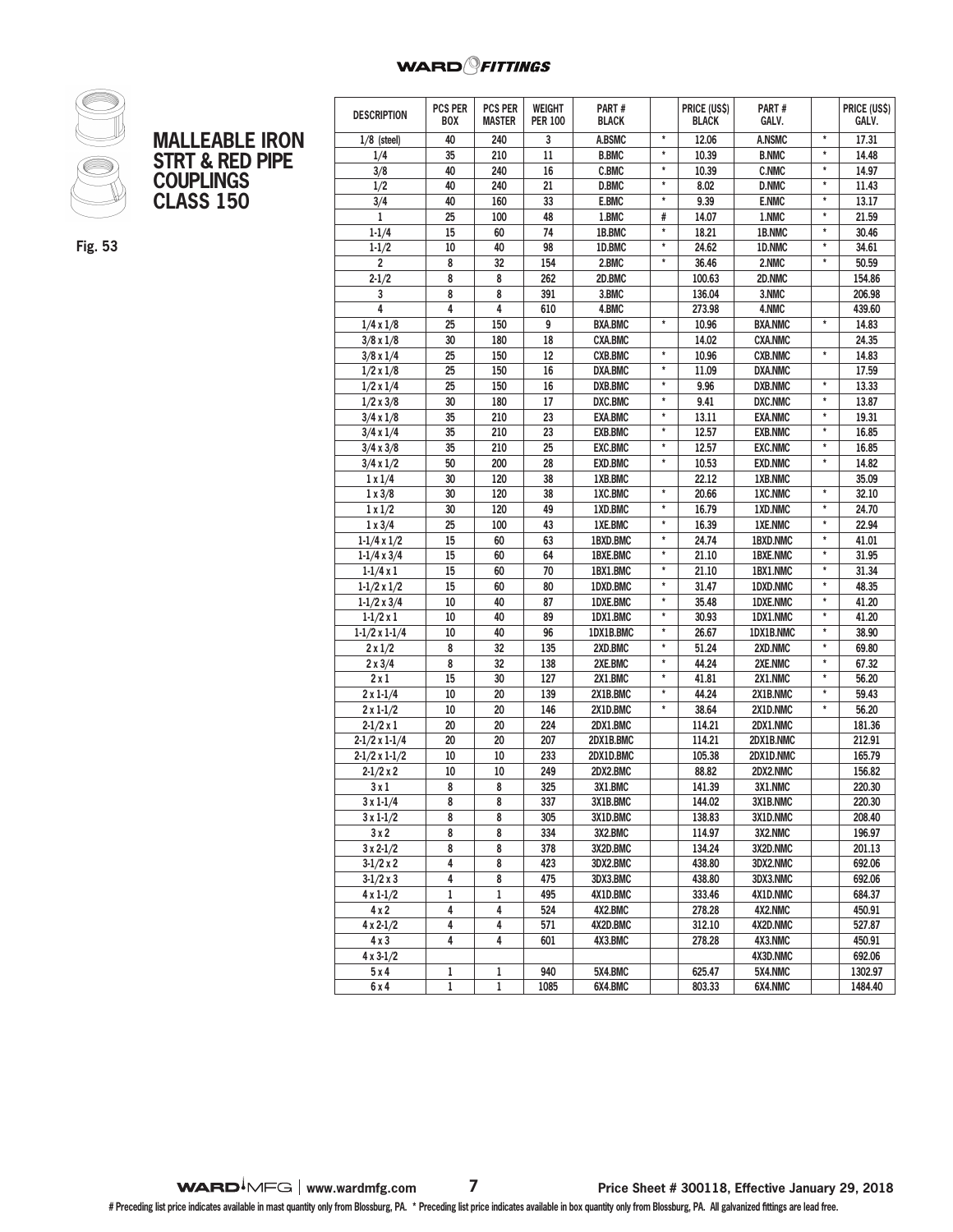

**Fig. 55**

**LOCKNUT CLASS 150**

| <b>PLOVINI IIVII</b> | <b>BOX</b> | <b>MASTER</b> | 100 | <b>BLACK</b>   |         | <b>BLACK</b> | GALV.         |         | GALV. |
|----------------------|------------|---------------|-----|----------------|---------|--------------|---------------|---------|-------|
| $1/8$ (steel)        | 100        | 600           | 2   | A.BSLN         |         | 7.59         | <b>A.NSLN</b> |         | 8.62  |
| $1/4$ (steel)        | 100        | 600           | 3   | <b>B.BSLN</b>  | $\star$ | 6.98         | <b>B.NSLN</b> | $\star$ | 6.98  |
| 3/8                  | 50         | 300           | 4   | <b>C.BMLN</b>  | ÷       | 9.67         | <b>C.NMLN</b> |         | 12.13 |
| 1/2                  | 50         | 300           |     | <b>D.BMLN</b>  | $\star$ | 8.30         | <b>D.NMLN</b> |         | 9.80  |
| 3/4                  | 50         | 300           | 10  | <b>E.BMLN</b>  | $\star$ | 9.03         | <b>E.NMLN</b> |         | 11.49 |
|                      | 40         | 160           | 16  | 1.BMLN         | *       | 17.33        | 1.NMLN        |         | 20.89 |
| $1 - 1/4$            | 40         | 160           | 22  | <b>1B.BMLN</b> | ٠       | 14.23        | 1B.NMLN       |         | 20.05 |
| $1 - 1/2$            | 40         | 160           | 27  | <b>1D.BMLN</b> | $\star$ | 20,00        | 1D.NMLN       |         | 26.02 |
| 2                    | 25         | 100           | 55  | 2.BMLN         | $\star$ | 33.20        | 2.NMLN        |         | 45.82 |

|    |                       | <b>DESCRIPTION</b> | <b>PCS PER</b><br><b>BOX</b> | <b>MASTER</b> | <b>PCS PER WEIGHT PER</b><br>100 | PART#<br><b>BLACK</b> | <b>PRICE (USS)</b><br><b>BLACK</b> | PART#<br><b>GALV.</b> | <b>PRICE (US\$)</b><br><b>GALV.</b> |
|----|-----------------------|--------------------|------------------------------|---------------|----------------------------------|-----------------------|------------------------------------|-----------------------|-------------------------------------|
|    | <b>MALLEABLE IRON</b> | 1/2                | 50                           | 300           | 10                               | <b>D.BMWN</b>         | 17.14                              | <b>D.NMWN</b>         | 19.73                               |
|    | <b>WASTE NUT</b>      | 3/4                | 50                           | 300           | 12                               | <b>E.BMWN</b>         | 20.68                              | <b>E.NMWN</b>         | 28.05                               |
| Ś. | <b>ASS 150</b><br>ωı  |                    | 25                           | 150           | 15                               | 1.BMWN                | 15.48                              | 1.NMWN                | 20.76                               |
|    |                       |                    |                              |               |                                  |                       |                                    |                       |                                     |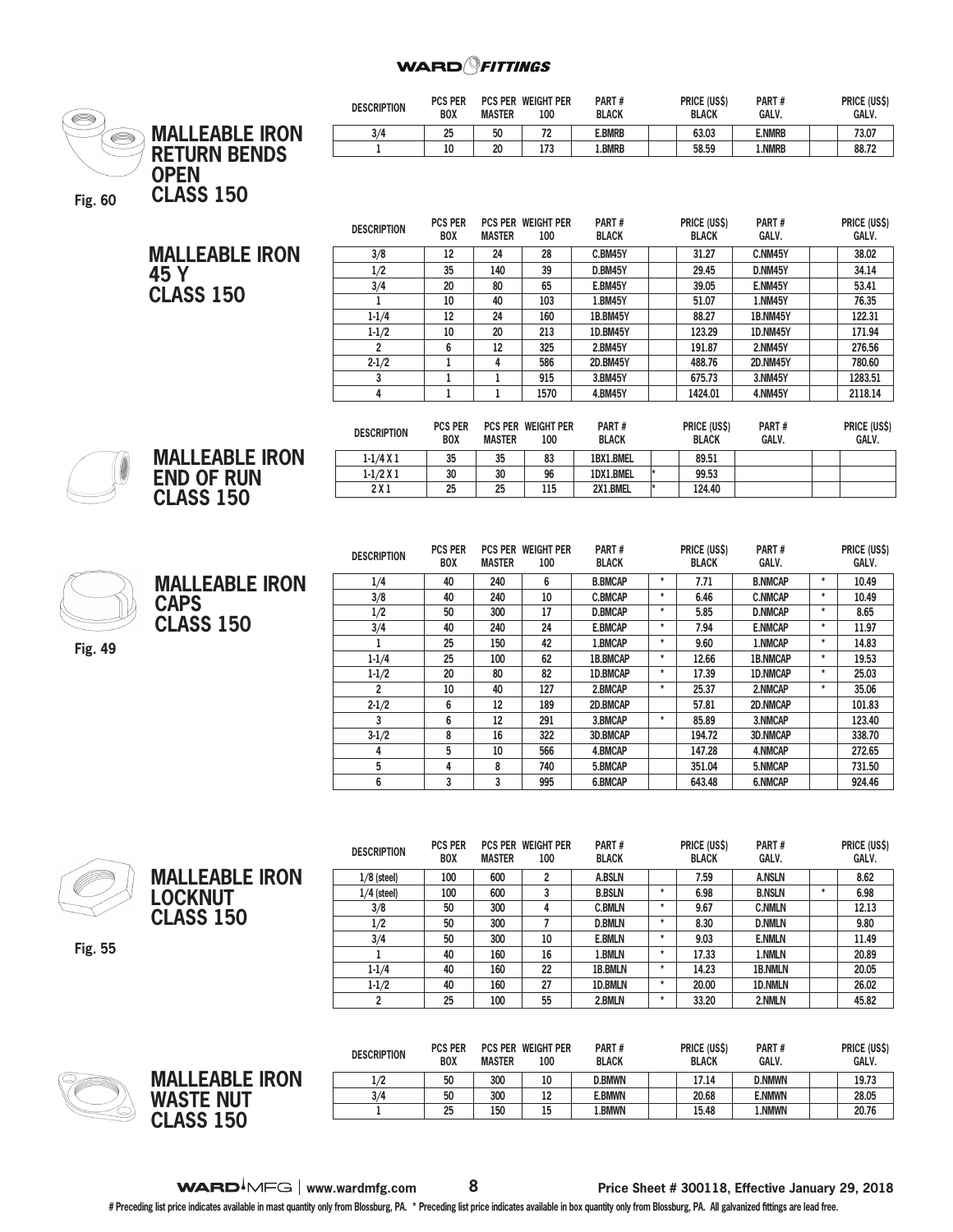

| <b>DESCRIPTION</b> | <b>PCS PER</b><br><b>BOX</b> | <b>MASTER</b> | 100        | PART#<br><b>BLACK</b>                 |                       | <b>PRICE (USS)</b><br><b>BLACK</b> | PART#<br><b>GALV.</b> | PRICE (US\$)<br><b>GALV.</b> |
|--------------------|------------------------------|---------------|------------|---------------------------------------|-----------------------|------------------------------------|-----------------------|------------------------------|
| 1/2                | 50                           | 200           | 23         | <b>D.BME</b>                          |                       | 17.89                              | <b>D.NME</b>          | 28.81                        |
|                    |                              |               |            |                                       |                       |                                    |                       | 43.09<br>54.04               |
| 1-1/4              | 15                           | 60            | 93         | 1B.BME                                |                       | 43.79                              | 1B.NME                | 57.95                        |
|                    | 3/4                          | 50<br>25      | 200<br>100 | <b>PCS PER WEIGHT PER</b><br>32<br>49 | <b>E.BME</b><br>l.BME |                                    | 26.36<br>38.04        | <b>E.NME</b><br>1.NME        |

**Fig. 54**



|                       | <b>DESCRIPTION</b>     | <b>PCS PER</b><br><b>BOX</b> | <b>PCS PER</b><br><b>MASTER</b> | <b>WEIGHT PER</b><br>100 | PART#<br><b>BLACK</b> |         | <b>PRICE (US\$)</b><br><b>BLACK</b> | PART#<br><b>GALV.</b> |   | PRICE (US\$)<br><b>GALV.</b> |
|-----------------------|------------------------|------------------------------|---------------------------------|--------------------------|-----------------------|---------|-------------------------------------|-----------------------|---|------------------------------|
| <b>MALLEABLE IRON</b> | $1/4 \times 2 - 3/8$   | 25                           | 150                             | 24                       | <b>B.BMFF</b>         |         | 27.05                               | <b>B.NMFF</b>         |   | 52.62                        |
| <b>FLOOR FLANGES</b>  | $3/8 \times 2 - 15/16$ | 25                           | 150                             | 40                       | <b>C.BMFF</b>         |         | 27.05                               | <b>C.NMFF</b>         |   | 52.62                        |
|                       | $1/2 \times 3$         | 30                           | 120                             | 46                       | <b>D.BMFF</b>         | $\star$ | 27.05                               | <b>D.NMFF</b>         | ÷ | 67.59                        |
| <b>CLASS 150</b>      | $3/4 \times 3-1/4$     | 30                           | 120                             | 47                       | <b>E.BMFF</b>         | $\star$ | 27.05                               | <b>E.NMFF</b>         | ÷ | 67.59                        |
|                       | $1 \times 3 - 7/8$     | 30                           | 60                              | 91                       | 1.BMFF                | $\star$ | 33.99                               | 1.NMFF                | ÷ | 61.69                        |
|                       | $1-1/4 \times 3-7/8$   | 30                           | 60                              | 80                       | <b>1B.BMFF</b>        | $\star$ | 33.99                               | <b>1B.NMFF</b>        | ÷ | 81.99                        |
|                       | $1-1/2 \times 4-1/2$   | 10                           | 40                              | 140                      | 1D.BMFF               | $\star$ | 43.71                               | 1D.NMFF               | ÷ | 105.04                       |
|                       | $2 \times 5 - 1/2$     | 15                           | 30                              | 226                      | 2.BMFF                | $\star$ | 52.59                               | 2.NMFF                | ÷ | 133.41                       |
|                       | $2-1/2 \times 5-13/16$ | 10                           | 10                              | 225                      | 2D.BMFF               |         | 57.70                               | 2D.NMFF               |   | 162.18                       |
|                       | $3x6-3/8$              | 10                           | 10                              | 286                      | 3.BMFF                |         | 72.86                               | 3.NMFF                |   | 158.30                       |



|                         | <b>DESCRIPTION</b> | <b>PCS PER</b><br><b>BOX</b> | <b>MASTER</b> | <b>PCS PER WEIGHT PER</b><br>100 | PART#<br><b>BLACK</b> | <b>PRICE (USS)</b><br><b>BLACK</b> | PART#<br><b>GALV.</b> | <b>PRICE (US\$)</b><br>GALV. |
|-------------------------|--------------------|------------------------------|---------------|----------------------------------|-----------------------|------------------------------------|-----------------------|------------------------------|
| <b>MALLEABLE IRON</b>   | 1/2                | 40                           | 240           | 21                               | <b>D.BMCLR</b>        | 16.81                              | <b>D.NMCLR</b>        | 22.04                        |
| LEFT & RIGHT HAND       | 3/4                | 40                           | 160           | 33                               | <b>E.BMCLR</b>        | 18.87                              | <b>E.NMCLR</b>        | 25.51                        |
|                         |                    | 25                           | 100           | 50                               | 1.BMCLR               | 28.04                              | 1.NMCLR               | 37.60                        |
| <b>THREAD COUPLINGS</b> | $1 - 1/4$          | 15                           | 60            | 74                               | <b>1B.BMCLR</b>       | 33.27                              | <b>1B.NMCLR</b>       | 48.24                        |
| <b>CLASS 150</b>        | $1 - 1/2$          | 10                           | 40            | 101                              | <b>1D.BMCLR</b>       | 45.35                              | <b>1D.NMCLR</b>       | 62.01                        |
|                         |                    |                              | 32            | 154                              | 2.BMCLR               | 60.65                              | 2.NMCLR               | 83.61                        |

**Fig. 53**



**MALLEABLE IRON 90° ELBOWS A.A.R. CLASS 300 DESCRIPTION PCS PER BOX PCS PER WEIGHT PER MASTER 100 PART # BLACK PRICE (US\$) BLACK PART # GALV. PRICE (US\$) GALV. 1/4 35 210 22 B.B300L \* 29.36 B.N300L 52.59 3/8 20 120 32 C.B300L \* 26.09 C.N300L 53.63 1/2 15 90 55 D.B300L \* 33.81 D.N300L \* 63.88 3/4 12 48 87 E.B300L \* 38.23 E.N300L \* 71.71 1 10 40 127 1.B300L \* 48.83 1.N300L \* 91.96 1-1/4 10 20 203 1B.B300L \* 71.26 1B.N300L 144.46 1-1/2 8 16 265 1D.B300L \* 84.02 1D.N300L \* 156.56 2 5 10 413 2.B300L \* 120.87 2.N300L \* 263.11 2-1/2 6 6 650 2D.B300L 313.26 2D.N300L 585.56 3 6 6 1032 3.B300L 359.73 3.N300L 690.65 3/8 x 1/4 25 150 25 CXB.B300L 60.22 1/2 x 3/8 25 100 58 DXC.B300L 62.52 DXC.N300L 83.84 3/4 x 1/2 15 60 69 EXD.B300L 46.05 EXD.N300L 81.73 1 x 1/2 20 40 95 1XD.B300L 94.81 1XD.N300L 115.98 1 x 3/4 10 40 111 1XE.B300L 92.19 1XE.N300L 129.22 1-1/4x3/4 15 30 135 1BXE.B300L 166.30 1-1/4x1 15 30 155 1BX1.B300L 115.81 1-1/2x1 10 20 185 1DX1.B300L 182.86 1-1/2x1-1/4 10 20 215 1DX1B.B300L 182.86 2x1-1/4 5 10 302 2X1B.B300L 256.93 2x1-1/2 5 10 333 2X1D.B300L 229.11 2X1D.N300L 475.77 4 1 1 1635 4.B300L 845.15 4.N300L 2064.05**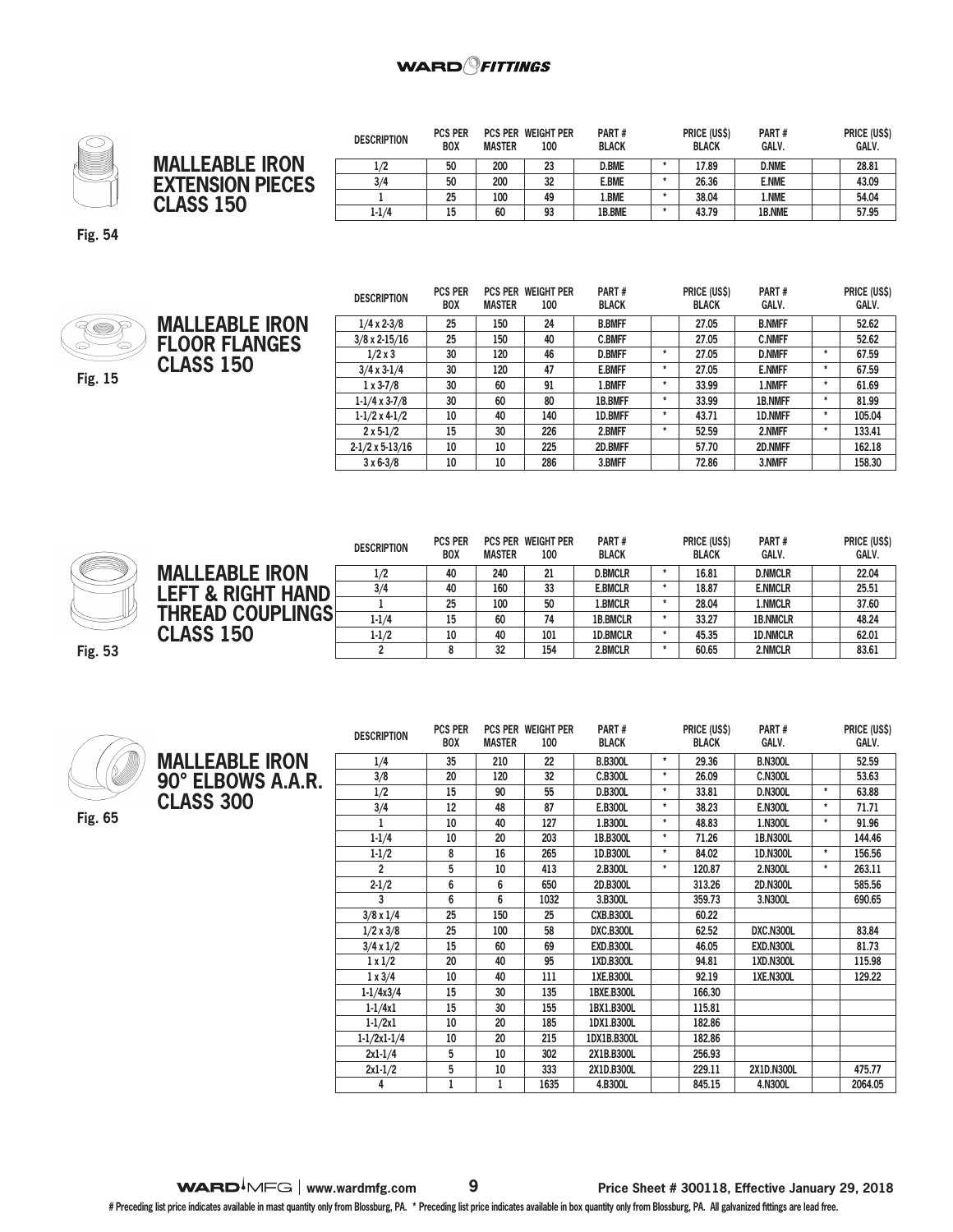-- ………………



**MALLEABLE IRON 45° ELBOWS A.A.R. CLASS 300**

**Fig. 65A**

| <b>DESCRIPTION</b> | PUS PER<br><b>BOX</b> | PUS PER<br><b>MASTER</b> | WEIGHT PER<br>100 | <b>PARI#</b><br><b>BLACK</b> |         | <b>PRICE (USS)</b><br><b>BLACK</b> | <b>PARI#</b><br>GALV. | <b>PRICE (USS)</b><br>GALV. |
|--------------------|-----------------------|--------------------------|-------------------|------------------------------|---------|------------------------------------|-----------------------|-----------------------------|
| 1/4                | 35                    | 210                      | 23                | <b>B.B30045L</b>             |         | 43.71                              | <b>B.N30045L</b>      | 62.29                       |
| 3/8                | 25                    | 150                      | 34                | C.B30045L                    |         | 43.71                              | C.N30045L             | 62.29                       |
| 1/2                | 20                    | 80                       | 51                | D.B30045L                    | $\star$ | 48.65                              | D.N30045L             | 94.89                       |
| 3/4                | 15                    | 60                       | 76                | E.B30045L                    | $\star$ | 54.13                              | E.N30045L             | 109.71                      |
|                    | 10                    | 40                       | 119               | 1.B30045L                    | $\star$ | 59.83                              | 1.N30045L             | 119.85                      |
| $1-1/4$            | 12                    | 24                       | 178               | 1B.B30045L                   | $\star$ | 95.96                              | 1B.N30045L            | 186.02                      |
| $1-1/2$            | 8                     | 16                       | 236               | 1D.B30045L                   | $\star$ | 125.06                             | 1D.N30045L            | 240.68                      |
| 2                  | 6                     | 12                       | 392               | 2.B30045L                    | ÷       | 188.99                             | 2.N30045L             | 333.38                      |
| $2 - 1/2$          | 4                     | 8                        | 545               | 2D.B30045L                   |         | 398.21                             | 2D.N30045L            | 890.80                      |
| 3                  | 3                     | 6                        | 825               | 3.B30045L                    |         | 555.07                             | 3.N30045L             | 1170.82                     |
| 4                  | 3                     | 3                        | 1341              | 4.B30045L                    |         | 1260.74                            | 4.N30045L             | 1691.55                     |

 $\sim$   $\sim$   $\sim$   $\sim$ 

**DOIGE UIGAL** 

 $\sim$   $\sim$   $\sim$   $\sim$ 

 $\frac{1}{2}$ 



**MALLEABLE IRON STREET 90° ELBOWS A.A.R. CLASS 300**

| <b>DESCRIPTION</b> | <b>PCS PER</b><br><b>BOX</b> | <b>MASTER</b> | <b>PCS PER WEIGHT PER</b><br>100 | PART#<br><b>BLACK</b> |   | PRICE (US\$)<br><b>BLACK</b> | PART#<br><b>GALV.</b> | <b>PRICE (US\$)</b><br><b>GALV.</b> |
|--------------------|------------------------------|---------------|----------------------------------|-----------------------|---|------------------------------|-----------------------|-------------------------------------|
| 1/4                | 40                           | 240           | 19                               | <b>B.B300SL</b>       |   | 34.78                        | <b>B.N300SL</b>       | 55.33                               |
| 3/8                | 35                           | 140           | 31                               | <b>C.B300SL</b>       |   | 39.01                        | <b>C.N300SL</b>       | 55.33                               |
| 1/2                | 15                           | 90            | 48                               | <b>D.B300SL</b>       | ÷ | 45.45                        | <b>D.N300SL</b>       | 108.43                              |
| 3/4                | 12                           | 48            | 76                               | <b>E.B300SL</b>       | ÷ | 64.54                        | <b>E.N300SL</b>       | 115.16                              |
|                    | 10                           | 40            | 111                              | 1.B300SL              | ÷ | 75.69                        | 1.N300SL              | 150.59                              |
| $1-1/4$            | 12                           | 24            | 176                              | 1B.B300SL             | ٠ | 104.12                       | <b>1B.N300SL</b>      | 196.70                              |
| $1 - 1/2$          | 10                           | 20            | 133                              | 1D.B300SL             | ÷ | 128.64                       | 1D.N300SL             | 252.86                              |
|                    | 6                            | 12            | 376                              | 2.B300SL              | ÷ | 200.20                       | 2.N300SL              | 395.22                              |
| 3                  | 2                            | 4             | 973                              | 3.B300SL              |   | 466.01                       |                       |                                     |

| <b>MALLEABLE IRON</b><br><b>STREET 45°</b> |
|--------------------------------------------|
| <b>ELBOWS A.A.R.</b><br><b>CLASS 300</b>   |

| <b>DESCRIPTION</b> | <b>PCS PER</b><br><b>BOX</b> | <b>PCS PER</b><br><b>MASTER</b> | <b>WEIGHT PER</b><br>100 | PART#<br><b>BLACK</b> |         | PRICE (US\$)<br><b>BLACK</b> | PART#<br><b>GALV.</b> |   | PRICE (US\$)<br><b>GALV.</b> |
|--------------------|------------------------------|---------------------------------|--------------------------|-----------------------|---------|------------------------------|-----------------------|---|------------------------------|
| 1/2                | 50                           | 200                             | 38                       | D.B300S45L            | $\star$ | 79.94                        | D.N300S45L            | ÷ | 155.50                       |
| 3/4                | 25                           | 100                             | 62                       | E.B300S45L            | ÷       | 87.31                        | <b>E.N300S45L</b>     | ÷ | 164.71                       |
|                    | 15                           | 60                              | 89                       | 1.B300S45L            |         | 102.38                       | 1.N300S45L            |   | 193.17                       |
| 11/4               | 10                           | 40                              | 150                      | 1B.B300S45L           |         | 125.19                       |                       |   |                              |
| 11/2               | 6                            | 24                              | 206                      | 1D.B300S45L           |         | 184.04                       |                       |   |                              |
|                    | 8                            | 16                              | 334                      | 2.B300S45L            |         | 313.16                       |                       |   |                              |

|--|

**MALLEABLE IRON TEES A.A.R. CLASS 300** 

**Fig. 66**

| <b>DESCRIPTION</b>          | <b>PCS PER</b><br><b>BOX</b> | <b>PCS PER</b><br><b>MASTER</b> | <b>WEIGHT PER</b><br>100 | PART#<br><b>BLACK</b> |         | PRICE (US\$)<br><b>BLACK</b> | PART#<br><b>GALV.</b> |          | PRICE (US\$)<br><b>GALV.</b> |
|-----------------------------|------------------------------|---------------------------------|--------------------------|-----------------------|---------|------------------------------|-----------------------|----------|------------------------------|
| 1/4                         | 25                           | 150                             | 32                       | <b>B.B300T</b>        |         | 37.00                        | <b>B.N300T</b>        |          | 74.84                        |
| 3/8                         | 15                           | 90                              | 45                       | <b>C.B300T</b>        |         | 39.16                        | <b>C.N300T</b>        |          | 76.23                        |
| 1/2                         | 15                           | 60                              | 75                       | <b>D.B300T</b>        | $\star$ | 49.88                        | <b>D.N300T</b>        | $\star$  | 95.44                        |
| 3/4                         | 10                           | 40                              | 120                      | <b>E.B300T</b>        | $\star$ | 53.83                        | <b>E.N300T</b>        | $\star$  | 105.11                       |
| 1                           | 12                           | 24                              | 171                      | 1.B300T               | $\star$ | 64.77                        | 1.N300T               | $^\star$ | 129.57                       |
| $1 - 1/4$                   | 8                            | 16                              | 262                      | 1B.B300T              | $\star$ | 92.83                        | 1B.N300T              |          | 184.95                       |
| $1 - 1/2$                   | 6                            | 12                              | 369                      | 1D.B300T              | $\star$ | 108.24                       | 1D.N300T              | $\star$  | 192.31                       |
| $\overline{a}$              | 4                            | 8                               | 559                      | 2.B300T               | $\star$ | 159.78                       | 2.N300T               | $\star$  | 307.45                       |
| $2 - 1/2$                   | 4                            | 4                               | 951                      | 2D.B300T              |         | 388.30                       | 2D.N300T              |          | 971.94                       |
| 3                           | 4                            | 4                               | 1305                     | 3.B300T               |         | 553.63                       | 3.N300T               |          | 1101.84                      |
| 4                           | 1                            | $\mathbf{1}$                    | 2340                     | 4.B300T               |         | 1577.40                      | 4.N300T               |          | 2829.30                      |
| $3/8 \times 1/4$            | 18                           | 108                             | 43                       | CXB.B300T             |         | 45.45                        | CXB.N300T             |          | 77.44                        |
| $1/2 \times 3/8$            | 15                           | 60                              | 68                       | DXC.B300T             |         | 84.50                        | DXC.N300T             |          | 129.30                       |
| $1/2 \times 1/4$            | 20                           | 80                              | 58                       | DXB.B300T             |         | 53.27                        | DXB.N300T             |          | 129.30                       |
| $3/4 \times 1/2 \times 1/2$ | 1                            | 1                               | 78                       | EXDXD.B300T           |         | 128.51                       |                       |          |                              |
| $3/4 \times 1/2 \times 3/4$ | 13                           | 52                              | 93                       | EXDXE.B300T           |         | 91.30                        |                       |          |                              |
| $3/4 \times 1/4$            | 15                           | 60                              | 73                       | <b>EXB.B300T</b>      |         | 128.51                       |                       |          |                              |
| $3/4 \times 3/8$            | 13                           | 52                              | 80                       | <b>EXC.B300T</b>      |         | 150.93                       |                       |          |                              |
| $3/4 \times 1/2$            | 10                           | 40                              | 100                      | <b>EXD.B300T</b>      | $\star$ | 79.52                        | <b>EXD.N300T</b>      |          | 139.60                       |
| $1 \times 1/2 \times 1$     | 18                           | 36                              | 130                      | 1XDX1.B300T           |         | 159.20                       |                       |          |                              |
| $1 \times 3/4 \times 3/4$   | 10                           | 40                              | 123                      | 1XEXE.B300T           |         | 113.84                       |                       |          |                              |
| $1 \times 3/4 \times 1$     | 9                            | 36                              | 136                      | 1XEX1.B300T           |         | 127.77                       |                       |          |                              |
| $1 \times 1/4$              | 9                            | 36                              | 105                      | 1XB.B300T             |         | 113.84                       |                       |          |                              |
| $1 \times 3/4$              | 7                            | 28                              | 155                      | <b>1XE.B300T</b>      | $\star$ | 97.20                        | <b>1XE.N300T</b>      |          | 183.35                       |

**WARD**<sup> $\bullet$ </sup>MFG | www.wardmfg.com **10 Price Sheet # 300118, Effective January 29, 2018**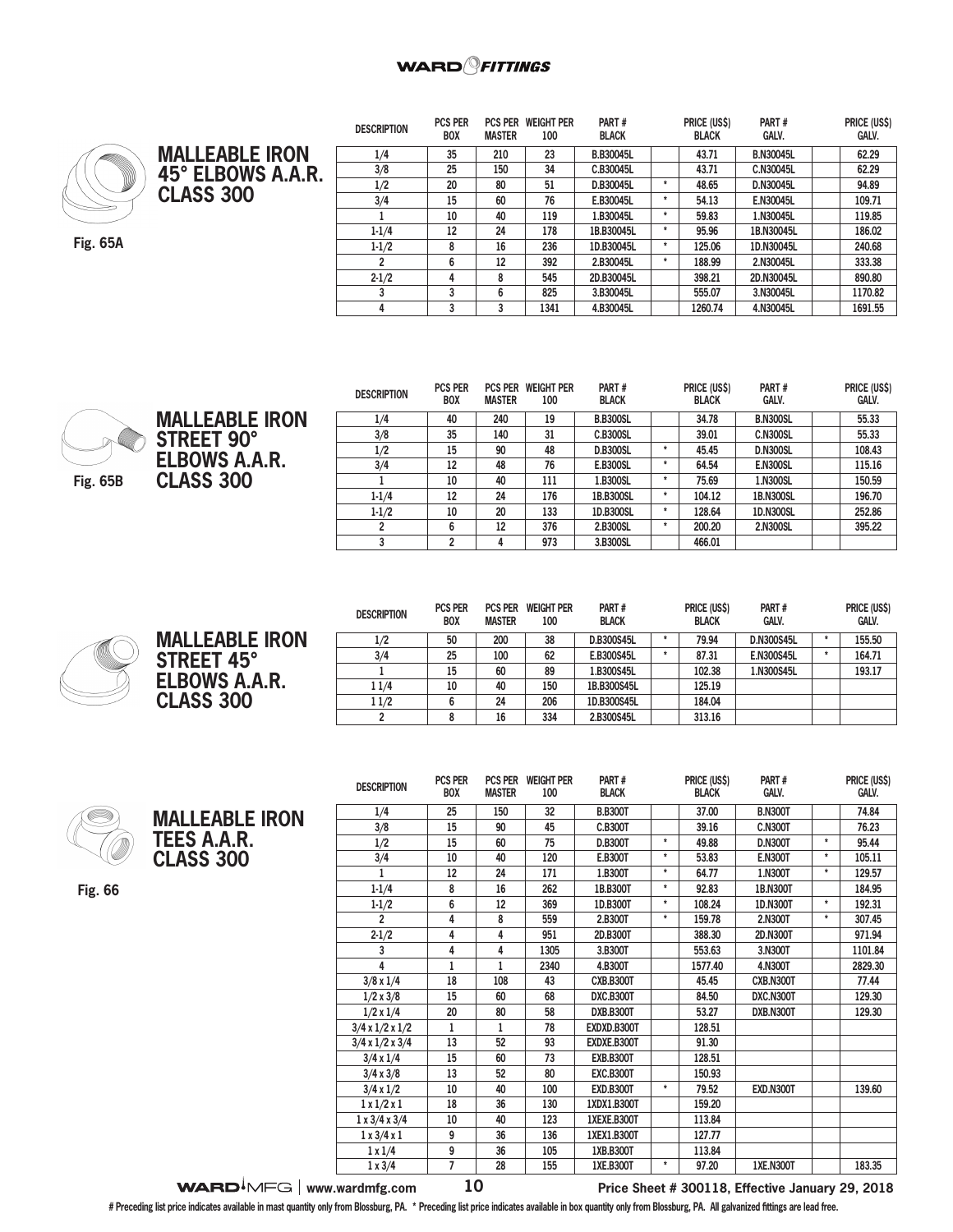

**(continued) Fig. 66**

| <b>MALLEABLE IRON</b><br><b>TEES A.A.R.</b><br><b>CLASS 300</b><br>(continued) |  |
|--------------------------------------------------------------------------------|--|
|                                                                                |  |

| <b>DESCRIPTION</b>          | <b>PCS PER</b> | <b>PCS PER</b> | <b>WEIGHT PER</b> | PART#             |         | PRICE (US\$) | PART#              |         | PRICE (US\$) |
|-----------------------------|----------------|----------------|-------------------|-------------------|---------|--------------|--------------------|---------|--------------|
|                             | <b>BOX</b>     | <b>MASTER</b>  | 100               | <b>BLACK</b>      |         | BLACK        | Galv.              |         | Galv.        |
| $1 \times 1/2$              | 8              | 32             | 141               | 1XD.B300T         | *       | 97.20        | <b>1XD.N300T</b>   | $\ast$  | 166.64       |
| $1-1/4 \times 1 \times 1$   | 14             | 28             | 193               | 1BX1X1.B300T      |         | 148.60       |                    |         |              |
| $1-1/4 \times 1/2$          | 15             | 30             | 180               | 1BXD.B300T        |         | 148.60       | 1BXD.N300T         |         | 269.33       |
| $1-1/4 \times 1$            | 10             | 20             | 240               | 1BX1.B300T        | $\star$ | 134.31       | <b>1BX1.N300T</b>  |         | 243.28       |
| $1-1/4 \times 3/4$          | 10             | 20             | 239               | <b>1BXE.B300T</b> |         | 129.41       | 1BXE.N300T         |         | 243.28       |
| $1-1/2 \times 1/2$          | 10             | 20             | 249               | 1DXD.B300T        |         | 176.18       | 1DXD.N300T         |         | 303.07       |
| $1-1/2 \times 3/4$          | 9              | 18             | 262               | 1DXE.B300T        | $\star$ | 157.46       | <b>1DXE.N300T</b>  |         | 298.60       |
| $1-1/2 \times 1$            | 8              | 16             | 298               | 1DX1.B300T        | $\star$ | 157.46       | <b>1DX1.N300T</b>  |         | 298.60       |
| $1-1/2 \times 1-1/4$        | 9              | 18             | 305               | 1DX1B.B300T       |         | 177.39       | <b>1DX1B.N300T</b> |         |              |
| $2 \times 1/2$              | 6              | 12             | 363               | 2XD.B300T         | $\star$ | 253.86       | <b>2XD.N300T</b>   | $\star$ | 476.27       |
| $2 \times 3/4$              | 8              | 16             | 386               | <b>2XE.B300T</b>  |         | 253.86       | <b>2XE.N300T</b>   |         | 476.27       |
| 2x1                         | 6              | 12             | 421               | 2X1.B300T         |         | 253.86       | 2X1.N300T          |         | 402.49       |
| $2 \times 1 - 1/4$          | 6              | 12             | 425               | 2X1B.B300T        |         | 261.04       | <b>2X1B.N300T</b>  |         | 574.94       |
| $2 \times 1 - 1/2$          | 5              | 10             | 483               | 2X1D.B300T        | $\star$ | 236.09       | 2X1D.N300T         |         | 442.38       |
| $2 \times 1 - 1/2 \times 2$ | 5              | 10             | 470               | 2X1DX2.B300T      |         | 306.45       |                    |         |              |
| $2-1/2 \times 1-1/2$        | 4              | 8              | 653               | 2DX1D.B300T       |         | 435.10       |                    |         |              |
| 3x2                         | 4              | 4              | 990               | 3X2.B300T         |         | 1104.79      | 3X2.N300T          |         | 1982.65      |



**MALLI** CROS **CLASS** 

**CLASS 300** 

|                   | <b>DESCRIPTION</b> | <b>PCS PER</b><br><b>BOX</b> | <b>PCS PER</b><br><b>MASTER</b> | <b>WEIGHT PER</b><br>100 | PART#<br><b>BLACK</b> | <b>PRICE (USS)</b><br><b>BLACK</b> | PART#<br><b>GALV.</b> | PRICE (US\$)<br><b>GALV.</b> |
|-------------------|--------------------|------------------------------|---------------------------------|--------------------------|-----------------------|------------------------------------|-----------------------|------------------------------|
| <b>EABLE IRON</b> | 1/4                |                              |                                 | 35                       | <b>B.B300CR</b>       | 99.80                              |                       |                              |
| SES A.A.R.        | 1/2                | 12                           | 48                              | 89                       | <b>D.B300CR</b>       | 138.89                             | <b>D.N300CR</b>       | 248.45                       |
|                   | 3/4                | 15                           | 30                              | 136                      | <b>E.B300CR</b>       | 163.81                             | <b>E.N300CR</b>       | 361.70                       |
| $\cdot$ 300       |                    | 12                           | 24                              | 199                      | 1.B300CR              | 178.68                             | 1.N300CR              | 407.44                       |
|                   | $1 - 1/4$          |                              | 14                              | 311                      | 1B.B300CR             | 181.26                             | <b>1B.N300CR</b>      | 372.68                       |
|                   | $1-1/2$            |                              | 10                              | 427                      | 1D.B300CR             | 312.62                             | <b>1D.N300CR</b>      | 499.07                       |
|                   |                    |                              |                                 | 665                      | 2.B300CR              | 340.41                             | 2.N300CR              | 712.65                       |

 **PCS PER WEIGHT PER** 



**MALLEABLE IRON COUPLINGS AND REDUCERS A.A.R. DESCRIPTION PCS PER BOX MASTER 100 BLACK PRICE (US\$) BLACK GALV. PRICE (US\$) GALV. 1/4 35 210 18 B.B300C 26.49 B.N300C 34.50 3/8 25 150 31 C.B300C 26.49 C.N300C 49.65 1/2 20 80 48 D.B300C \* 29.55 D.N300C 50.94 3/4 30 60 74 E.B300C \* 34.01 E.N300C 57.53 1 10 40 110 1.B300C \* 38.89 1.N300C 76.12 1-1/4 12 24 174 1B.B300C \* 46.24 1B.N300C 99.20 1-1/2 10 20 223 1D.B300C \* 69.27 1D.N300C 139.99 2 6 12 365 2.B300C \* 99.76 2.N300C \* 169.53 2 -1/2 5 10 535 2D.B300C 183.70 2D.N300C 445.78 3 3 6 713 3.B300C 264.63 3.N300C 530.69 3/8 x 1/4 25 150 25 CXB.B300C 35.02 CXB.N300C 49.67 1/2 x 1/4 20 120 35 DXB.B300C \* 42.17 DXB.N300C 71.96 1/2 x 3/8 30 120 39 DXC.B300C \* 42.17 DXC.N300C 71.96 3/4 x 1/4 45 90 45 EXB.B300C 60.15 3/4 x 3/8 45 90 47 EXC.B300C 60.15 EXC.N300C 115.52 3/4 x 1/2 20 80 55 EXD.B300C \* 43.11 EXD.N300C 87.34 1 x 1/4 15 60 67 1XB.B300C 72.11 1XB.N300C 140.69 1 x 3/8 20 80 65 1XC.B300C 72.11 1XC.N300C 140.69 1 x 1/2 15 60 78 1XD.B300C \* 52.54 1XD.N300C 106.44 1 x 3/4 12 48 83 1XE.B300C \* 51.51 1XE.N300C 104.33 1-1/4 x 1/2 22 44 107 1BXD.B300C 107.55 1BXD.N300C 172.33 1-1/4 x 3/4 15 30 123 1BXE.B300C \* 70.34 1BXE.N300C 130.40 1-1/4 x 1 18 36 134 1BX1.B300C \* 67.82 1BX1.N300C 118.55 1-1/2 x 1/2 16 32 147 1DXD.B300C 111.71 1DXD.N300C 213.65 1-1/2 x 3/4 15 30 159 1DXE.B300C \* 96.46 1DXE.N300C 161.59 1-1/2 x 1 14 28 166 1DX1.B300C \* 92.87 1DX1.N300C 161.59 1-1/2 x 1-1/4 12 24 189 1DX1B.B300C \* 105.64 1DX1B.N300C 178.28 2 x 1/2 12 24 228 2XD.B300C 161.22**

**PART #**

**www.wardmfg.com 11 Price Sheet # 300118, Effective January 29, 2018**

**PART #**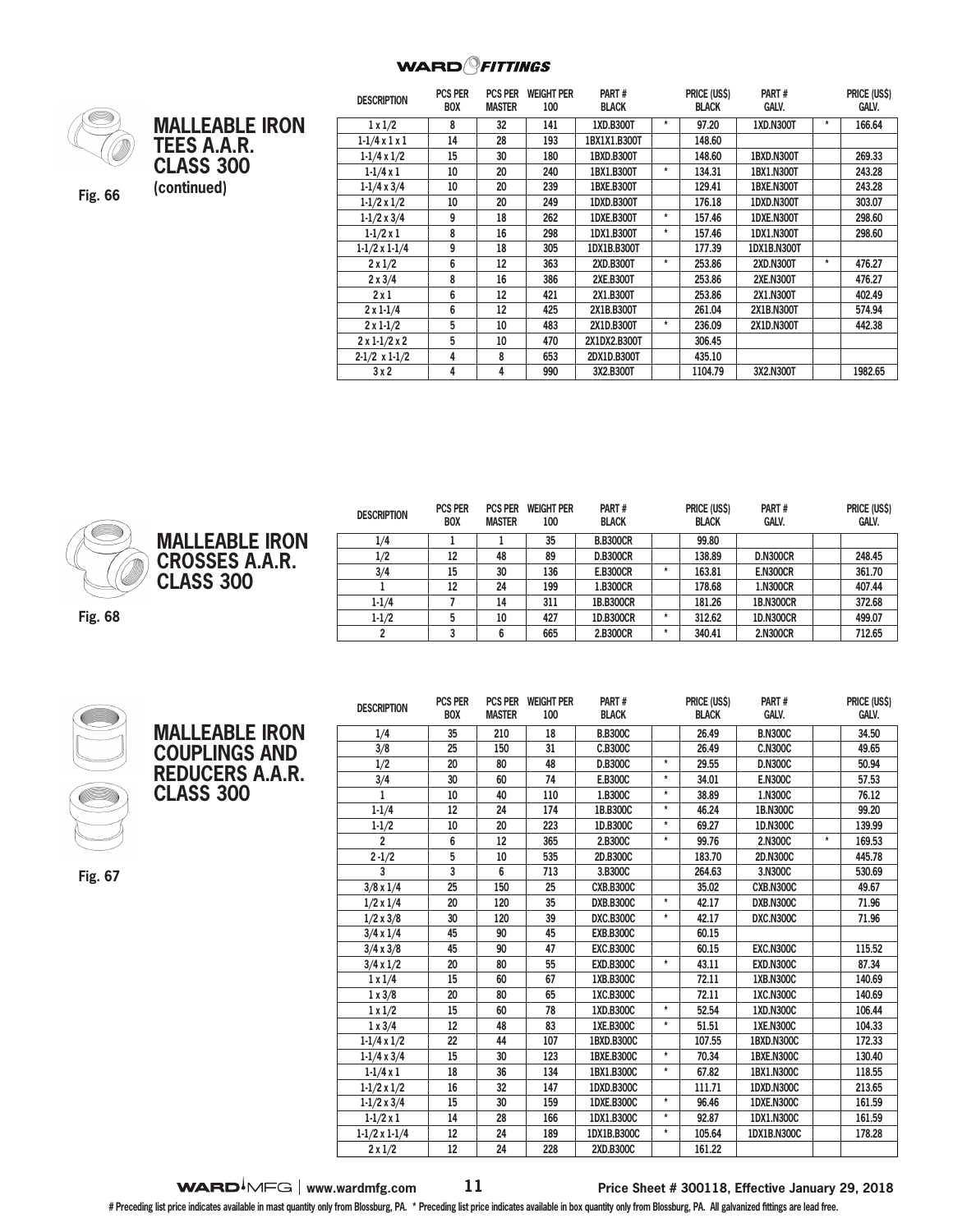#### **WARD**OFITTINGS



## **MALLEABLE IRON COUPLINGS AND REDUCERS A.A.R. CLASS 300 (continued)**

| <b>DESCRIPTION</b>   | <b>PCS PER</b><br><b>BOX</b> | <b>PCS PER</b><br><b>MASTER</b> | <b>WEIGHT PER</b><br>100 | PART#<br><b>BLACK</b> | PRICE (US\$)<br><b>BLACK</b> |        | PART#<br><b>GALV.</b> | PRICE (US\$)<br><b>GALV.</b> |
|----------------------|------------------------------|---------------------------------|--------------------------|-----------------------|------------------------------|--------|-----------------------|------------------------------|
| $2 \times 3/4$       | 10                           | 20                              | 235                      | <b>2XE.B300C</b>      |                              | 161.22 | <b>2XE.N300C</b>      | 341.83                       |
| 2x1                  | 8                            | 16                              | 264                      | 2X1.B300C             | $\star$                      | 134.69 | 2X1.N300C             | 259.05                       |
| $2 \times 1 - 1/4$   | 6                            | 12                              | 275                      | 2X1B, B300C           |                              | 164.68 | <b>2X1B.N300C</b>     | 345.05                       |
| $2 \times 1 - 1/2$   | 8                            | 16                              | 292                      | 2X1D.B300C            | $\star$                      | 133.54 | 2X1D.N300C            | 231.22                       |
| $2-1/2 \times 1-1/2$ | 4                            | 8                               | 388                      | 2DX1D.B300C           |                              | 259.99 | 2DX1D.N300C           | 630.86                       |
| $2-1/2 \times 2$     | 5                            | 10                              | 437                      | 2DX2.B300C            |                              | 259.99 | 2DX2.N300C            | 630.86                       |
| $3x1-1/2$            | 4                            | 8                               | 560                      | 3X1D.B300C            |                              | 464.40 |                       |                              |
| 3x2                  | 5                            | 5                               | 566                      | 3X2.B300C             |                              | 380.98 | 3X2.N300C             | 953.94                       |
| $3x2-1/2$            | 4                            | 8                               | 643                      | 3X2D.B300C            |                              | 395.60 | 3X2D.N300C            | 953.94                       |
| 4x2                  |                              |                                 | 920                      | 4X2.B300C             |                              | 803.99 |                       |                              |
| 4x3                  | 4                            | 4                               | 985                      | 4X3.B300C             |                              | 803.99 |                       |                              |

**Fig. 67**



**MALLEABLE IRON CAPS A.A.R. CLASS 300**

**Fig. 69**

| <b>DESCRIPTION</b> | <b>PCS PER</b><br><b>BOX</b> | <b>PCS PER</b><br><b>MASTER</b> | <b>WEIGHT PER</b><br>100 | PART#<br><b>BLACK</b> | PRICE (US\$)<br><b>BLACK</b> |        | PART#<br><b>GALV.</b> | PRICE (US\$)<br><b>GALV.</b> |
|--------------------|------------------------------|---------------------------------|--------------------------|-----------------------|------------------------------|--------|-----------------------|------------------------------|
| 1/4                | 50                           | 300                             | 13                       | <b>B.B300CAP</b>      |                              | 27.17  | <b>B.N300CAP</b>      | 35.19                        |
| 3/8                | 40                           | 240                             | 18                       | C.B300CAP             |                              | 27.17  | <b>C.N300CAP</b>      | 35.19                        |
| 1/2                | 40                           | 160                             | 28                       | <b>D.B300CAP</b>      |                              | 26.94  | D.N300CAP             | 51.63                        |
| 3/4                | 25                           | 100                             | 45                       | <b>E.B300CAP</b>      | *                            | 34.01  | <b>E.N300CAP</b>      | 61.71                        |
|                    | 15                           | 60                              | 73                       | 1.B300CAP             | *                            | 44.61  | 1.N300CAP             | 84.68                        |
| $1 - 1/4$          | 10                           | 40                              | 110                      | 1B.B300CAP            | *                            | 49.43  | <b>1B.N300CAP</b>     | 100.19                       |
| $1 - 1/2$          | 15                           | 30                              | 140                      | 1D.B300CAP            | *                            | 72.19  | <b>1D.N300CAP</b>     | 140.45                       |
| 2                  | 10                           | 20                              | 218                      | 2.B300CAP             | *                            | 100.34 | 2.N300CAP             | 194.37                       |
| $2 - 1/2$          | 10                           | 10                              | 340                      | 2D.B300CAP            |                              | 193.41 | 2D.N300CAP            | 460.07                       |
| 3                  | 8                            | 16                              | 463                      | 3.B300CAP             |                              | 266.93 | 3.N300CAP             | 628.22                       |



**MALLEABLE IRON UNIONS BRASS TO IRON CLASS 150** 

**Fig. 91**

| <b>DESCRIPTION</b> | <b>PCS PER</b><br><b>BOX</b> | <b>PCS PER</b><br><b>MASTER</b> | <b>WEIGHT PER</b><br>100 | PART#<br><b>BLACK</b> | PRICE (US\$)<br><b>BLACK</b> |        | PART#<br><b>GALV.</b> |         | PRICE (US\$)<br><b>GALV.</b> |
|--------------------|------------------------------|---------------------------------|--------------------------|-----------------------|------------------------------|--------|-----------------------|---------|------------------------------|
| 1/8                | 25                           | 150                             | 27                       | A.BU                  | $\ast$                       | 46.90  | A.NU                  |         | 66.87                        |
| 1/4                | 35                           | 210                             | 24                       | <b>B.BU</b>           | $\star$                      | 43.41  | <b>B.NU</b>           |         | 58.88                        |
| 3/8                | 30                           | 180                             | 32                       | C.BU                  | $\star$                      | 29.90  | C.NU                  |         | 39.41                        |
| 1/2                | 40                           | 160                             | 41                       | D.BU                  | #                            | 27.09  | <b>D.NU</b>           | $\star$ | 35.94                        |
| 3/4                | 30                           | 60                              | 67                       | E.BU                  | #                            | 31.13  | E.NU                  | $\star$ | 41.31                        |
| $3/4 \times 1/2$   | 10                           | 60                              | 75                       | EXD.BU                |                              | 55.23  | <b>EXD.NU</b>         |         | 68.73                        |
|                    | 25                           | 50                              | 88                       | 1.BU                  | #                            | 40.57  | 1.NU                  | $\star$ | 54.11                        |
| $1 - 1/4$          | 15                           | 30                              | 151                      | 1B.BU                 | $\star$                      | 58.19  | 1B.NU                 | $\star$ | 78.22                        |
| $1 - 1/2$          | 12                           | 24                              | 188                      | 1D.BU                 | $\star$                      | 72.55  | 1D.NU                 | $\star$ | 94.77                        |
| 2                  | 8                            | 16                              | 265                      | 2.BU                  | $\star$                      | 84.35  | 2.NU                  | $\star$ | 108.96                       |
| $2 - 1/2$          | 8                            | 8                               | 518                      | 2D.BU                 |                              | 251.35 | 2D.NU                 |         | 378.47                       |
| 3                  | 8                            | 8                               | 763                      | 3.BU                  |                              | 302.57 | 3.NU                  |         | 529.69                       |
| 4                  |                              | 2                               | 1451                     | 4.BU                  |                              | 746.83 | 4.NU                  |         | 1073.17                      |

| <b>MALLEABLE IRON</b><br><b>UNIONS BRASS</b> |
|----------------------------------------------|
| <b>TO IRON</b>                               |
| <b>CLASS 250</b>                             |

**Fig. 92**

| <b>DESCRIPTION</b> | <b>PCS PER</b><br><b>BOX</b> | <b>PCS PER</b><br><b>MASTER</b> | <b>WEIGHT PER</b><br>100 | PART#<br><b>BLACK</b> | PRICE (US\$)<br><b>BLACK</b> |        | PART#<br><b>GALV.</b> |         | PRICE (US\$)<br><b>GALV.</b> |
|--------------------|------------------------------|---------------------------------|--------------------------|-----------------------|------------------------------|--------|-----------------------|---------|------------------------------|
| 1/8                | 25                           | 150                             | 15                       | A.B250U               |                              | 118.11 | A.N250U               |         | 152.37                       |
| 1/4                | 35                           | 210                             | 25                       | <b>B.B250U</b>        |                              | 47.65  | <b>B.N250U</b>        |         | 61.45                        |
| 3/8                | 30                           | 180                             | 38                       | C.B250U               |                              | 47.98  | <b>C.N250U</b>        |         | 62.36                        |
| 1/2                | 40                           | 80                              | 60                       | <b>D.B250U</b>        | $\star$                      | 50.81  | <b>D.N250U</b>        | $\ast$  | 81.88                        |
| 3/4                | 30                           | 60                              | 102                      | <b>E.B250U</b>        | $\star$                      | 49.98  | <b>E.N250U</b>        | $\ast$  | 74.38                        |
|                    | 18                           | 36                              | 120                      | 1.B250U               | $\star$                      | 61.33  | 1.N250U               |         | 92.24                        |
| $1 - 1/4$          | 12                           | 24                              | 190                      | 1B.B250U              | $\star$                      | 102.86 | 1B.N250U              | $\star$ | 139.68                       |
| $1 - 1/2$          | 10                           | 20                              | 243                      | 1D.B250U              | $\star$                      | 118.46 | 1D.N250U              | $\star$ | 160.81                       |
| 2                  | 6                            | 12                              | 412                      | 2.B250U               | $\star$                      | 151.96 | 2.N250U               | $\ast$  | 227.11                       |
| $2 - 1/2$          | 8                            | 8                               | 540                      | 2D.B250U              |                              | 476.28 | 2D.N250U              |         | 597.41                       |
| 3                  | 8                            | 8                               | 842                      | 3.B250U               |                              | 557.43 | 3.N250U               |         | 916.57                       |
| 4                  |                              | 2                               | 1451                     | 4.B250U               |                              | 988.01 | 4.N250U               |         | 1437.77                      |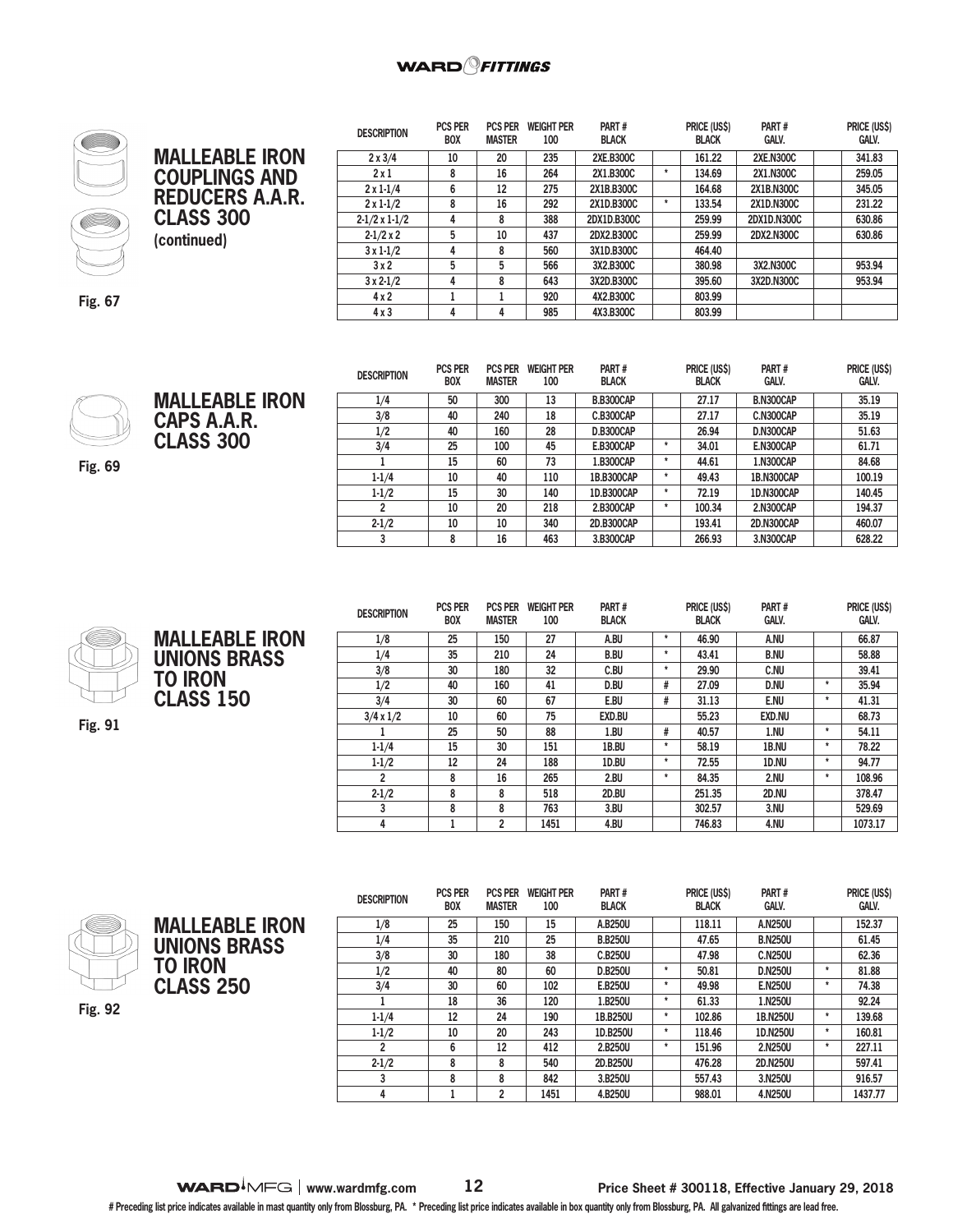



**MALLEABLE IRON UNIONS ALL IRON**

**CLASS 150** 

| <b>DESCRIPTION</b> | <b>PCS PER</b><br><b>BOX</b> | <b>PCS PER</b><br><b>MASTER</b> | <b>WEIGHT PER</b><br>100 | Part#<br><b>BLACK</b> | <b>PRICE (USS)</b><br><b>BLACK</b> |         | Part#<br><b>GALV.</b> |         | PRICE (USS)<br><b>GALV.</b> |
|--------------------|------------------------------|---------------------------------|--------------------------|-----------------------|------------------------------------|---------|-----------------------|---------|-----------------------------|
| 1/8                | 25                           | 150                             | 15                       | A.B300U               |                                    | 69.51   | A.N300U               |         | 77.59                       |
| 1/4                | 35                           | 210                             | 25                       | <b>B.B300U</b>        |                                    | 63.40   | <b>B.N300U</b>        |         | 86.13                       |
| 3/8                | 30                           | 180                             | 38                       | C.B300U               |                                    | 64.16   | <b>C.N300U</b>        |         | 87.84                       |
| 1/2                | 40                           | 80                              | 57                       | <b>D.B300U</b>        | ۰                                  | 51.91   | <b>D.N300U</b>        | $\ast$  | 83.30                       |
| 3/4                | 30                           | 60                              | 109                      | E.B300U               | $\star$                            | 57.49   | <b>E.N300U</b>        | $\star$ | 90.32                       |
|                    | 18                           | 36                              | 129                      | 1.B300U               | $\star$                            | 75.05   | 1.N300U               | $\ast$  | 119.82                      |
| $1 - 1/4$          | 12                           | 24                              | 208                      | 1B.B300U              | $\star$                            | 122.38  | 1B.N300U              | $\ast$  | 167.10                      |
| $1 - 1/2$          | 10                           | 20                              | 252                      | 1D.B300U              | $\star$                            | 128.17  | 1D.N300U              | $\ast$  | 201.18                      |
| $\overline{2}$     | 6                            | 12                              | 428                      | 2.B300U               | $\ast$                             | 158.77  | 2.N300U               | $\ast$  | 241.49                      |
| $2 - 1/2$          | 8                            | 8                               | 541                      | 2D.B300U              |                                    | 511.87  | <b>2D.N300U</b>       |         | 673.60                      |
| 3                  | 8                            | 8                               | 872                      | 3.B300U               |                                    | 662.22  | 3.N300U               |         | 1139.26                     |
| 4                  |                              |                                 | 1730                     | 4.B300U               |                                    | 2101.79 | 4.N300U               |         | 2857.28                     |



**Fig. 94**

| <b>DESCRIPTION</b> | <b>PCS PER</b> | <b>PCS PER</b> | <b>WEIGHT PER</b> | PART#         |         | PRICE (US\$) | PART#          |        | PRICE (US\$) |
|--------------------|----------------|----------------|-------------------|---------------|---------|--------------|----------------|--------|--------------|
|                    | <b>BOX</b>     | <b>MASTER</b>  | 100               | <b>BLACK</b>  |         | <b>BLACK</b> | <b>GALV.</b>   |        | <b>GALV.</b> |
| 1/8                | 25             | 150            | 13                | A.BAIU        |         | 44.29        | A.NAIU         |        | 46.35        |
| 1/4                | 35             | 210            | 24                | <b>B.BAIU</b> |         | 44.29        | <b>B.NAIU</b>  |        | 56.43        |
| 3/8                | 35             | 210            | 30                | <b>C.BAIU</b> |         | 44.29        | <b>C.NAIU</b>  |        | 56.43        |
| 1/2                | 40             | 160            | 40                | <b>D.BAIU</b> | $\star$ | 45.76        | <b>D.NAIU</b>  |        | 60.05        |
| 3/4                | 30             | 60             | 68                | E.BAIU        | $^\ast$ | 51.85        | E.NAIU         | $\ast$ | 66.72        |
|                    | 25             | 50             | 88                | 1.BAIU        | $\star$ | 67.11        | 1.NAIU         |        | 89.04        |
| $1 - 1/4$          | 15             | 30             | 149               | 1B.BAIU       | $\star$ | 92.59        | <b>1B.NAIU</b> |        | 122.05       |
| $1 - 1/2$          | 12             | 24             | 182               | 1D.BAIU       | $\star$ | 112.88       | <b>1D.NAIU</b> |        | 147.31       |
| $\overline{2}$     | 8              | 16             | 260               | 2.BAIU        | $\star$ | 142.40       | 2.NAIU         |        | 174.63       |
| $2 - 1/2$          | 8              | 8              | 520               | 2D.BAIU       |         | 295.52       | 2D.NAIU        |        | 453.82       |
| 3                  | 8              | 8              | 772               | 3.BAIU        |         | 479.88       | 3.NAIU         |        | 707.23       |

**Fig. 99**

**MALLEABLE IRON UNIONS ALL IRON A.A.R. CLASS 300** 

| <b>DESCRIPTION</b> | <b>PCS PER</b> | <b>PCS PER</b> | <b>WEIGHT PER</b> | PART#             |         | PRICE (US\$) | PART#             | PRICE (US\$) |
|--------------------|----------------|----------------|-------------------|-------------------|---------|--------------|-------------------|--------------|
|                    | <b>BOX</b>     | <b>MASTER</b>  | 100               | <b>BLACK</b>      |         | <b>BLACK</b> | <b>GALV.</b>      | <b>GALV.</b> |
| 1/8                | 25             | 150            | 16                | A.BAI300U         |         | 70.51        | <b>A.NAI300U</b>  | 89.94        |
| 1/4                | 35             | 210            | 28                | <b>B.BAI300U</b>  |         | 98.22        | <b>B.NAI300U</b>  | 94.40        |
| 3/8                | 30             | 180            | 37                | <b>C.BAI300U</b>  |         | 98.22        | <b>C.NAI300U</b>  | 93.47        |
| 1/2                | 40             | 80             | 60                | <b>D.BAI300U</b>  |         | 103.48       | <b>D.NAI300U</b>  | 125.55       |
| 3/4                | 30             | 60             | 107               | <b>E.BAI300U</b>  | $\ast$  | 111.05       | <b>E.NAI300U</b>  | 138.11       |
|                    | 18             | 36             | 125               | 1.BAI300U         | $\ast$  | 136.19       | 1.NAI300U         | 234.73       |
| $1 - 1/4$          | 15             | 30             | 206               | <b>1B.BAI300U</b> | $\star$ | 208.96       | <b>1B.NAI300U</b> | 255.68       |
| $1 - 1/2$          | 10             | 20             | 253               | 1D.BAI300U        | $\ast$  | 255.15       | <b>1D.NAI300U</b> | 309.80       |
| 2                  | 5              | 10             | 418               | 2.BAI300U         |         | 322.89       | 2.NAI300U         | 384.40       |
| $2 - 1/2$          | 8              | 8              | 533               | <b>2D.BAI300U</b> | $\ast$  | 572.18       | <b>2D.NAI300U</b> | 750.62       |
| 3                  | 8              | 8              | 854               | 3.BAI300U         |         | 1087.52      | 3.NAI300U         | 1204.36      |



|                        | <b>DESCRIPTION</b> | <b>PCS PER</b><br><b>BOX</b> | <b>PCS PER</b><br><b>MASTER</b> | <b>WEIGHT PER</b><br>100 | PART#<br><b>BLACK</b> |         | PRICE (US\$)<br><b>BLACK</b> | PART#<br><b>GALV.</b> |         | PRICE (US\$)<br><b>GALV.</b> |
|------------------------|--------------------|------------------------------|---------------------------------|--------------------------|-----------------------|---------|------------------------------|-----------------------|---------|------------------------------|
| <b>MALLEABLE IRON</b>  | 1/4                | 30                           | 180                             | 26                       | <b>B.BBBU</b>         |         | 57.12                        | <b>B.NBBU</b>         |         | 75.32                        |
| <b>UNIONS BRASS TO</b> | 3/8                | 30                           | 180                             | 38                       | <b>C.BBBU</b>         |         | 61.00                        | <b>C.NBBU</b>         |         | 80.86                        |
|                        | 1/2                | 25                           | 100                             | 57                       | <b>D.BBBU</b>         | $\ast$  | 64.19                        | <b>D.NBBU</b>         | $\star$ | 83.82                        |
| <b>BRASS A.A.R.</b>    | 3/4                | 25                           | 50                              | 103                      | E.BBBU                | ÷       | 71.85                        | <b>E.NBBU</b>         | $\star$ | 96.59                        |
| <b>CLASS 300</b>       |                    | 18                           | 36                              | 130                      | 1.BBBU                | ÷       | 91.98                        | 1.NBBU                |         | 130.45                       |
|                        | $1-1/4$            | 15                           | 30                              | 208                      | 1B.BBBU               |         | 119.87                       | 1B.NBBU               |         | 171.04                       |
|                        | $1 - 1/2$          | 12                           | 24                              | 252                      | 1D.BBBU               | $\star$ | 143.97                       | 1D.NBBU               | $\star$ | 199.94                       |
|                        |                    | 5                            | 10                              | 417                      | 2.BBBU                | ÷       | 197.19                       | 2.NBBU                | $\star$ | 267.41                       |
|                        | $2 - 1/2$          | 3                            |                                 | 541                      | 2D.BBBU               |         | 568.33                       | 2D.NBBU               |         | 267.41                       |
|                        |                    | 3                            |                                 | 872                      | 3.BBBU                |         | 691.74                       | 3.NBBU                |         | 714.62                       |
|                        |                    |                              | 2                               | 1517                     | 4.BBBU                |         | 1412.48                      | 4.NBBU                |         | 1997.21                      |